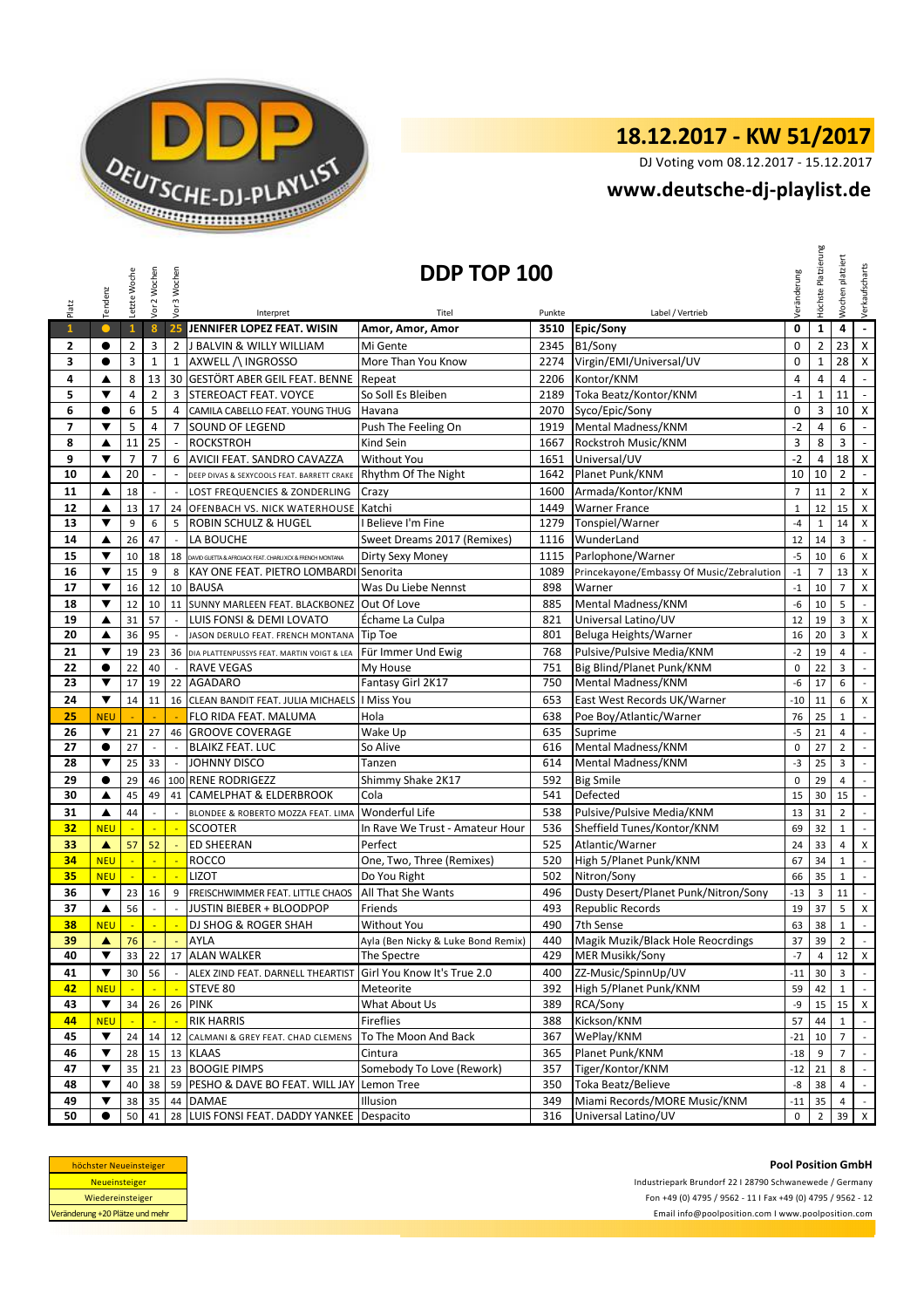

DJ Voting vom 08.12.2017 - 15.12.2017

## **<www.deutsche-dj-playlist.de>**

| Label / Vertrieb<br>Interpret<br>Titel<br>Punkte<br>DREAM DANCE ALLIANCE<br>Coming Home / Yesterday<br>7th Sense/Nitron/Sony<br>51<br><b>NEU</b><br>315<br>50<br>51<br>$\mathbf{1}$<br>$\mathbb{Z}$<br>$\mathbb{Z}$<br>÷,<br>52<br>▼<br>37<br><b>SPENCER &amp; ROMEZ</b><br>Lazy Monkey EP<br>314<br>Sugaspin/KNM<br>28<br>31<br>$-15$<br>28<br>4<br>298<br>STMPD/Epic Amsterdam/Sony<br>53<br>67<br>So Far Away<br>14<br>▲<br>53<br>$\overline{2}$<br>MARTIN GARRIX & DAVID GUETTA FEAT. JAMIE SCOTT & ROMY DYA<br>297<br>54<br>55<br>37<br>N.E.R.D & RIHANNA<br>Sony<br>37<br>5<br>97<br>Lemon<br>$\mathbf{1}$<br>▲<br>Polydor/Island/Universal/UV<br>▼<br>294<br>55<br>41<br>20<br>14<br><b>HELENE FISCHER</b><br>Achterbahn<br>$-14$<br>9<br>8<br>63<br>293<br>Concordia<br>$\overline{7}$<br>56<br>64<br>CARO GIEK FEAT. SVEN SCHWARZ<br>56<br>3<br>$\sim$<br>Lines<br>▲<br>291<br>Universal/UV<br>57<br>▼<br>48<br><b>AVICII FEAT. RITA ORA</b><br>Lonely Together<br>-9<br>29<br>9<br>42<br>29<br>290<br>Polydor/Island/Universal/UV<br>58<br><b>NEU</b><br>$\mathbb{Z}$<br>JAX JONES FEAT. INA WROLDSEN<br><b>Breathe</b><br>43<br>58<br>$\mathbf{1}$<br>285<br>59<br>▼<br>39<br>ROBIN SCHULZ FEAT. JAMES BLUNT<br>Tonspiel/Warner<br>$-20$<br>32<br>21<br>OK<br>30<br>$\mathbf{1}$<br>47<br>MOGUAI FEAT. POLINA<br>267<br>60<br>▼<br>62<br>Spinnin'<br>$-13$<br>47<br>5<br>69<br>Say A Little Prayer<br>S'EXPRESS<br>▼<br>42<br>53<br>96<br>Theme From S-express 2017<br>264<br><b>Hot Creations</b><br>61<br>$-19$<br>42<br>4<br>62<br>261<br>RCA/Sony<br>$\bullet$<br>39<br><b>CHRIS BROWN</b><br>Questions<br>$\pmb{0}$<br>62<br>39<br>9<br>13<br>256<br>5<br>63<br>68<br>48<br>42<br><b>OFENBACH</b><br>Be Mine<br><b>Warner France</b><br>8<br>37<br>▲<br>64<br>252<br>Mental Madness/KNM<br><b>NEU</b><br>Wrong<br>37<br>64<br>$\mathbf{1}$<br>RENÉ DE LA MONÉ & DJ IQ-TALO FEAT. LAURA JULIE<br>8<br>65<br>▼<br>49<br>45<br>WANKELMUT & BJÖRN DIXGARD<br>I Keep Calling<br>247<br>Modernsoul/Fine/Sony<br>$-16$<br>43<br>34<br>53<br>PORTUGAL. THE MAN<br>242<br>Atlantic/Warner<br>66<br>▼<br>34<br>Feel It Still<br>$-13$<br>34<br>$\overline{7}$<br>38<br>67<br>92<br>232<br>Toka Beatz/Believe<br><b>DEIST &amp; BRANDENBURG</b><br>Everytime<br>25<br>67<br>$\overline{2}$<br>A<br>▼<br><b>MAXX</b><br>214<br>Freshline/C47/A45/KNM<br>$-25$<br>$\overline{7}$<br>68<br>43<br>29<br>27<br>Get A Way (Reloaded)<br>23<br>▼<br>65<br>50<br>Silence<br>212<br>Joytime Collective/RCA/Sony<br>69<br>MARSHMELLO FEAT. KHALID<br>$-4$<br>12<br>63<br>49<br>32<br>Enormous Tunes/Sirup/Kontor/KNM<br>70<br>▼<br>47<br><b>EDX</b><br>Runnin<br>211<br>-38<br>44<br>32<br>4<br>71<br>81<br>PURPLE DISCO MACHINE<br>198<br><b>Club Sweat</b><br>$\overline{2}$<br>$\blacktriangle$<br><b>Body Funk</b><br>10<br>71<br>192<br>Virgin/EMI/Universal/UV<br>72<br>29<br>$\mathbf{1}$<br><b>NEU</b><br>Dreamer<br>72<br>AXWELL / INGROSSO FEAT. TREVOR GUTHRIE<br>Rockstroh Music/KNM<br>73<br>190<br>73<br>$\mathbf{1}$<br><b>NEU</b><br>Sonnenwind<br>28<br>LE ROCK & ROXS FEAT. JIMI WEISSLEDER<br>86<br>74<br>KAH-LO<br>Last Gang/Entertainment One<br>74<br>$\overline{2}$<br>▲<br>$\sim$<br>$\sim$<br>Fasta<br>186<br>12<br>▼<br>52<br>73<br>185<br>Toka Beatz/Believe<br>75<br><b>KEIRAN MCLEAN</b><br>Room Shaker<br>$-23$<br>52<br>3<br>17<br>97<br>MK<br>Columbia/Sony<br>76<br>180<br>21<br>76<br>$\overline{2}$<br>▲<br>÷.<br>77<br>▼<br>46<br><b>MAZZA</b><br>Planet Punk/KNM<br>30<br>Matrix<br>176<br>$-31$<br>5<br>32<br>30<br>$\blacksquare$<br>78<br>GESTÖRT ABER GEIL FEAT. LEA<br>Wohin Willst Du<br>175<br>Kontor/KNM<br>21<br>▲<br>99<br>72<br>73<br>15<br>27<br>X<br>X<br>79<br>93<br>174<br>Polydor/Island/Universal/UV<br>$\overline{7}$<br>▲<br>Like A Riddle<br>14<br>43<br>FELIX JAEHN FEAT. HEARTS & COLORS & ADAM TRIGGER<br>80<br>61<br>172<br>Munix/Warner<br>▼<br>59<br>No Better Love<br>$-19$<br>17<br>10<br>58<br>$\mathcal{L}_{\mathcal{A}}$<br>STUPID GOLDFISH FEAT. EMELIE CYRÉUS<br>$\blacktriangledown$<br>80<br>71<br><b>FLOTADOR</b><br>Groove Gold/KNM<br>$\sim$<br>81<br>93<br>Para Mi<br>171<br>$^{\mbox{-}1}$<br>66<br>8<br><b>NEU</b><br><b>MOORE &amp; NAVARO</b><br>When The Sun Goes Down<br>168<br>Mental Madness/KNM<br>82<br>$\mathbf 1$<br>82<br>19<br>$\sim$<br>L.<br>÷.<br>A45/KNM<br>83<br><b>NEU</b><br><b>NOCTUA</b><br>Ich Mach Die Party Klar<br>166<br>18<br>83<br>$\mathbf{1}$<br>L.<br>Lectronation/Munix/KNM<br>84<br><b>NEU</b><br><b>MARTIN VAN LECTRO</b><br>I'll Be There For You<br>160<br>84<br>$\mathbf 1$<br>17<br>$\mathbb{Z}^2$<br>71<br>153<br>85<br>▼<br>55<br>33 PERFECT PITCH<br>Feel Good<br>Planet Punk/KNM<br>5<br>$-14$<br>33<br>$\overline{2}$<br>79<br>MIKE WILLIAMS x BROOKS<br>150<br>Spinnin/Warner<br>79<br>86<br><b>RE</b><br>Jetlag<br>15<br>Let's Go Together<br>87<br>▼<br>70<br>61<br><b>JOE STONE</b><br>148<br>Spinnin/Warner<br>$-17$<br>3<br>61<br>$\overline{\phantom{a}}$<br>73<br>$\overline{2}$<br>88<br>▼<br><b>KORI COSBY</b><br>145<br>Mental Madness/KNM<br>$-15$<br>73<br>Down<br>It's A New Dream<br>144 Mental Madness/KNM<br>DJ DEAN & DJ T.H.<br>89<br>12 89 1<br><b>NEU</b><br>$\sim$<br>$\sim$<br>$\blacksquare$<br>2101 Records<br>$5\phantom{.0}$<br>90<br>▼<br>58<br>36<br>141<br>$-32$ 36<br>45<br>Boom Boom<br>REDONE, DADDY YANKEE, FRENCH MONTANA & DINAH JANE<br>91<br>Devil In Me<br>136<br>Columbia/Sony<br>▼<br>85<br>-6<br>17<br>18<br>83<br>62<br>PURPLE DISCO MACHINE FEAT. JOE KILLINGTON & DUANE HARDEN<br><b>MER Musikk/Sony</b><br>92<br>72<br>56 ALAN WALKER, NOAH CYRUS & DIGITAL FARM ANIMALS<br>All Falls Down<br>134<br>$6 \times$<br>▼<br>67<br>$-20$ 39<br>Artist Partner Group/WEA/Warner<br><b>CHARLIE PUTH</b><br>132<br>93<br>93<br><b>NEU</b><br>How Long<br>8<br>$\mathbf{1}$<br>94<br>▼<br>51<br>CHARMING HORSES FEAT. KARLYN<br>Freak On<br>130<br>Nitron/Sony<br>31<br>$-43$<br>19<br>6<br>20<br>Armada/Kontor/KNM<br>95<br>94<br><b>AVANCADA VS. DARIUS &amp; FINLAY</b><br>Xplode<br>128<br>6<br>35<br>10<br><b>RE</b><br>65<br>Virgin/Universal/UV<br>96<br>Rooftop<br>124<br>5<br>NICO SANTOS<br>96<br><u>NEU</u><br>$\mathbf{1}$<br>97<br>69<br>PRINCE AMAHO FEAT. A-CLASS<br>Wake Up<br>123<br><b>Power Sonic</b><br>22<br><b>RE</b><br>60<br>$\overline{4}$<br>52<br>Smash The House/Epic Amsterdam/Sony<br>98<br>122<br>Complicated<br>3<br>24<br>10 <sup>1</sup><br><b>RE</b><br>.<br>DIMITRI VEGAS & LIKE MIKE VS. DAVID GUETTA FEAT. KIIARA<br>99<br>Enormous Tunes/Kontor/KNM<br><b>RE</b><br><b>NORA EN PURE</b><br>Fever<br>121<br>$\overline{2}$<br>$7\overline{ }$<br>66<br>79<br>60<br>100<br>ZAYN FEAT. SIA<br>Dusk Till Dawn<br>120<br>RCA/Sony<br><b>RE</b><br>77<br>$\mathbf{1}$<br>75<br>6 |       | Tendenz | Letzte Woche | Vor 2 Wochen | Vor 3 Wochen | DDP TOP 100 |  |  |  | Veränderung | Höchste Platzierung | platziert<br>Wochen | Verkaufscharts              |
|----------------------------------------------------------------------------------------------------------------------------------------------------------------------------------------------------------------------------------------------------------------------------------------------------------------------------------------------------------------------------------------------------------------------------------------------------------------------------------------------------------------------------------------------------------------------------------------------------------------------------------------------------------------------------------------------------------------------------------------------------------------------------------------------------------------------------------------------------------------------------------------------------------------------------------------------------------------------------------------------------------------------------------------------------------------------------------------------------------------------------------------------------------------------------------------------------------------------------------------------------------------------------------------------------------------------------------------------------------------------------------------------------------------------------------------------------------------------------------------------------------------------------------------------------------------------------------------------------------------------------------------------------------------------------------------------------------------------------------------------------------------------------------------------------------------------------------------------------------------------------------------------------------------------------------------------------------------------------------------------------------------------------------------------------------------------------------------------------------------------------------------------------------------------------------------------------------------------------------------------------------------------------------------------------------------------------------------------------------------------------------------------------------------------------------------------------------------------------------------------------------------------------------------------------------------------------------------------------------------------------------------------------------------------------------------------------------------------------------------------------------------------------------------------------------------------------------------------------------------------------------------------------------------------------------------------------------------------------------------------------------------------------------------------------------------------------------------------------------------------------------------------------------------------------------------------------------------------------------------------------------------------------------------------------------------------------------------------------------------------------------------------------------------------------------------------------------------------------------------------------------------------------------------------------------------------------------------------------------------------------------------------------------------------------------------------------------------------------------------------------------------------------------------------------------------------------------------------------------------------------------------------------------------------------------------------------------------------------------------------------------------------------------------------------------------------------------------------------------------------------------------------------------------------------------------------------------------------------------------------------------------------------------------------------------------------------------------------------------------------------------------------------------------------------------------------------------------------------------------------------------------------------------------------------------------------------------------------------------------------------------------------------------------------------------------------------------------------------------------------------------------------------------------------------------------------------------------------------------------------------------------------------------------------------------------------------------------------------------------------------------------------------------------------------------------------------------------------------------------------------------------------------------------------------------------------------------------------------------------------------------------------------------------------------------------------------------------------------------------------------------------------------------------------------------------------------------------------------------------------------------------------------------------------------------------------------------------------------------------------------------------------------------------------------------------------------------------------------------------------------------------------------------------------------------------------------------------------------------------------------------------------------------------------------------------------------------------------------------------------------------------------------------------------------------------------------------------------------------------------------------------------------------------------------------------------------------------------------------------------------------------------------------------------------------------------------------------------------------------------------------------------------------------------------------------------------------------------------------------------------------------------------------------------------------------------------------------------------------------------------------------------------------------------------------------------------------------------------------------------------------------------------|-------|---------|--------------|--------------|--------------|-------------|--|--|--|-------------|---------------------|---------------------|-----------------------------|
|                                                                                                                                                                                                                                                                                                                                                                                                                                                                                                                                                                                                                                                                                                                                                                                                                                                                                                                                                                                                                                                                                                                                                                                                                                                                                                                                                                                                                                                                                                                                                                                                                                                                                                                                                                                                                                                                                                                                                                                                                                                                                                                                                                                                                                                                                                                                                                                                                                                                                                                                                                                                                                                                                                                                                                                                                                                                                                                                                                                                                                                                                                                                                                                                                                                                                                                                                                                                                                                                                                                                                                                                                                                                                                                                                                                                                                                                                                                                                                                                                                                                                                                                                                                                                                                                                                                                                                                                                                                                                                                                                                                                                                                                                                                                                                                                                                                                                                                                                                                                                                                                                                                                                                                                                                                                                                                                                                                                                                                                                                                                                                                                                                                                                                                                                                                                                                                                                                                                                                                                                                                                                                                                                                                                                                                                                                                                                                                                                                                                                                                                                                                                                                                                                                                                                                            | Platz |         |              |              |              |             |  |  |  |             |                     |                     |                             |
|                                                                                                                                                                                                                                                                                                                                                                                                                                                                                                                                                                                                                                                                                                                                                                                                                                                                                                                                                                                                                                                                                                                                                                                                                                                                                                                                                                                                                                                                                                                                                                                                                                                                                                                                                                                                                                                                                                                                                                                                                                                                                                                                                                                                                                                                                                                                                                                                                                                                                                                                                                                                                                                                                                                                                                                                                                                                                                                                                                                                                                                                                                                                                                                                                                                                                                                                                                                                                                                                                                                                                                                                                                                                                                                                                                                                                                                                                                                                                                                                                                                                                                                                                                                                                                                                                                                                                                                                                                                                                                                                                                                                                                                                                                                                                                                                                                                                                                                                                                                                                                                                                                                                                                                                                                                                                                                                                                                                                                                                                                                                                                                                                                                                                                                                                                                                                                                                                                                                                                                                                                                                                                                                                                                                                                                                                                                                                                                                                                                                                                                                                                                                                                                                                                                                                                            |       |         |              |              |              |             |  |  |  |             |                     |                     | $\mathcal{L}_{\mathcal{A}}$ |
|                                                                                                                                                                                                                                                                                                                                                                                                                                                                                                                                                                                                                                                                                                                                                                                                                                                                                                                                                                                                                                                                                                                                                                                                                                                                                                                                                                                                                                                                                                                                                                                                                                                                                                                                                                                                                                                                                                                                                                                                                                                                                                                                                                                                                                                                                                                                                                                                                                                                                                                                                                                                                                                                                                                                                                                                                                                                                                                                                                                                                                                                                                                                                                                                                                                                                                                                                                                                                                                                                                                                                                                                                                                                                                                                                                                                                                                                                                                                                                                                                                                                                                                                                                                                                                                                                                                                                                                                                                                                                                                                                                                                                                                                                                                                                                                                                                                                                                                                                                                                                                                                                                                                                                                                                                                                                                                                                                                                                                                                                                                                                                                                                                                                                                                                                                                                                                                                                                                                                                                                                                                                                                                                                                                                                                                                                                                                                                                                                                                                                                                                                                                                                                                                                                                                                                            |       |         |              |              |              |             |  |  |  |             |                     |                     | $\mathbb{L}$                |
|                                                                                                                                                                                                                                                                                                                                                                                                                                                                                                                                                                                                                                                                                                                                                                                                                                                                                                                                                                                                                                                                                                                                                                                                                                                                                                                                                                                                                                                                                                                                                                                                                                                                                                                                                                                                                                                                                                                                                                                                                                                                                                                                                                                                                                                                                                                                                                                                                                                                                                                                                                                                                                                                                                                                                                                                                                                                                                                                                                                                                                                                                                                                                                                                                                                                                                                                                                                                                                                                                                                                                                                                                                                                                                                                                                                                                                                                                                                                                                                                                                                                                                                                                                                                                                                                                                                                                                                                                                                                                                                                                                                                                                                                                                                                                                                                                                                                                                                                                                                                                                                                                                                                                                                                                                                                                                                                                                                                                                                                                                                                                                                                                                                                                                                                                                                                                                                                                                                                                                                                                                                                                                                                                                                                                                                                                                                                                                                                                                                                                                                                                                                                                                                                                                                                                                            |       |         |              |              |              |             |  |  |  |             |                     |                     | X                           |
|                                                                                                                                                                                                                                                                                                                                                                                                                                                                                                                                                                                                                                                                                                                                                                                                                                                                                                                                                                                                                                                                                                                                                                                                                                                                                                                                                                                                                                                                                                                                                                                                                                                                                                                                                                                                                                                                                                                                                                                                                                                                                                                                                                                                                                                                                                                                                                                                                                                                                                                                                                                                                                                                                                                                                                                                                                                                                                                                                                                                                                                                                                                                                                                                                                                                                                                                                                                                                                                                                                                                                                                                                                                                                                                                                                                                                                                                                                                                                                                                                                                                                                                                                                                                                                                                                                                                                                                                                                                                                                                                                                                                                                                                                                                                                                                                                                                                                                                                                                                                                                                                                                                                                                                                                                                                                                                                                                                                                                                                                                                                                                                                                                                                                                                                                                                                                                                                                                                                                                                                                                                                                                                                                                                                                                                                                                                                                                                                                                                                                                                                                                                                                                                                                                                                                                            |       |         |              |              |              |             |  |  |  |             |                     |                     | $\sim$                      |
|                                                                                                                                                                                                                                                                                                                                                                                                                                                                                                                                                                                                                                                                                                                                                                                                                                                                                                                                                                                                                                                                                                                                                                                                                                                                                                                                                                                                                                                                                                                                                                                                                                                                                                                                                                                                                                                                                                                                                                                                                                                                                                                                                                                                                                                                                                                                                                                                                                                                                                                                                                                                                                                                                                                                                                                                                                                                                                                                                                                                                                                                                                                                                                                                                                                                                                                                                                                                                                                                                                                                                                                                                                                                                                                                                                                                                                                                                                                                                                                                                                                                                                                                                                                                                                                                                                                                                                                                                                                                                                                                                                                                                                                                                                                                                                                                                                                                                                                                                                                                                                                                                                                                                                                                                                                                                                                                                                                                                                                                                                                                                                                                                                                                                                                                                                                                                                                                                                                                                                                                                                                                                                                                                                                                                                                                                                                                                                                                                                                                                                                                                                                                                                                                                                                                                                            |       |         |              |              |              |             |  |  |  |             |                     |                     | X                           |
|                                                                                                                                                                                                                                                                                                                                                                                                                                                                                                                                                                                                                                                                                                                                                                                                                                                                                                                                                                                                                                                                                                                                                                                                                                                                                                                                                                                                                                                                                                                                                                                                                                                                                                                                                                                                                                                                                                                                                                                                                                                                                                                                                                                                                                                                                                                                                                                                                                                                                                                                                                                                                                                                                                                                                                                                                                                                                                                                                                                                                                                                                                                                                                                                                                                                                                                                                                                                                                                                                                                                                                                                                                                                                                                                                                                                                                                                                                                                                                                                                                                                                                                                                                                                                                                                                                                                                                                                                                                                                                                                                                                                                                                                                                                                                                                                                                                                                                                                                                                                                                                                                                                                                                                                                                                                                                                                                                                                                                                                                                                                                                                                                                                                                                                                                                                                                                                                                                                                                                                                                                                                                                                                                                                                                                                                                                                                                                                                                                                                                                                                                                                                                                                                                                                                                                            |       |         |              |              |              |             |  |  |  |             |                     |                     | $\mathbb{Z}^2$              |
|                                                                                                                                                                                                                                                                                                                                                                                                                                                                                                                                                                                                                                                                                                                                                                                                                                                                                                                                                                                                                                                                                                                                                                                                                                                                                                                                                                                                                                                                                                                                                                                                                                                                                                                                                                                                                                                                                                                                                                                                                                                                                                                                                                                                                                                                                                                                                                                                                                                                                                                                                                                                                                                                                                                                                                                                                                                                                                                                                                                                                                                                                                                                                                                                                                                                                                                                                                                                                                                                                                                                                                                                                                                                                                                                                                                                                                                                                                                                                                                                                                                                                                                                                                                                                                                                                                                                                                                                                                                                                                                                                                                                                                                                                                                                                                                                                                                                                                                                                                                                                                                                                                                                                                                                                                                                                                                                                                                                                                                                                                                                                                                                                                                                                                                                                                                                                                                                                                                                                                                                                                                                                                                                                                                                                                                                                                                                                                                                                                                                                                                                                                                                                                                                                                                                                                            |       |         |              |              |              |             |  |  |  |             |                     |                     | $\pmb{\times}$              |
|                                                                                                                                                                                                                                                                                                                                                                                                                                                                                                                                                                                                                                                                                                                                                                                                                                                                                                                                                                                                                                                                                                                                                                                                                                                                                                                                                                                                                                                                                                                                                                                                                                                                                                                                                                                                                                                                                                                                                                                                                                                                                                                                                                                                                                                                                                                                                                                                                                                                                                                                                                                                                                                                                                                                                                                                                                                                                                                                                                                                                                                                                                                                                                                                                                                                                                                                                                                                                                                                                                                                                                                                                                                                                                                                                                                                                                                                                                                                                                                                                                                                                                                                                                                                                                                                                                                                                                                                                                                                                                                                                                                                                                                                                                                                                                                                                                                                                                                                                                                                                                                                                                                                                                                                                                                                                                                                                                                                                                                                                                                                                                                                                                                                                                                                                                                                                                                                                                                                                                                                                                                                                                                                                                                                                                                                                                                                                                                                                                                                                                                                                                                                                                                                                                                                                                            |       |         |              |              |              |             |  |  |  |             |                     |                     | $\mathbb{Z}^{\mathbb{Z}}$   |
|                                                                                                                                                                                                                                                                                                                                                                                                                                                                                                                                                                                                                                                                                                                                                                                                                                                                                                                                                                                                                                                                                                                                                                                                                                                                                                                                                                                                                                                                                                                                                                                                                                                                                                                                                                                                                                                                                                                                                                                                                                                                                                                                                                                                                                                                                                                                                                                                                                                                                                                                                                                                                                                                                                                                                                                                                                                                                                                                                                                                                                                                                                                                                                                                                                                                                                                                                                                                                                                                                                                                                                                                                                                                                                                                                                                                                                                                                                                                                                                                                                                                                                                                                                                                                                                                                                                                                                                                                                                                                                                                                                                                                                                                                                                                                                                                                                                                                                                                                                                                                                                                                                                                                                                                                                                                                                                                                                                                                                                                                                                                                                                                                                                                                                                                                                                                                                                                                                                                                                                                                                                                                                                                                                                                                                                                                                                                                                                                                                                                                                                                                                                                                                                                                                                                                                            |       |         |              |              |              |             |  |  |  |             |                     |                     | X                           |
|                                                                                                                                                                                                                                                                                                                                                                                                                                                                                                                                                                                                                                                                                                                                                                                                                                                                                                                                                                                                                                                                                                                                                                                                                                                                                                                                                                                                                                                                                                                                                                                                                                                                                                                                                                                                                                                                                                                                                                                                                                                                                                                                                                                                                                                                                                                                                                                                                                                                                                                                                                                                                                                                                                                                                                                                                                                                                                                                                                                                                                                                                                                                                                                                                                                                                                                                                                                                                                                                                                                                                                                                                                                                                                                                                                                                                                                                                                                                                                                                                                                                                                                                                                                                                                                                                                                                                                                                                                                                                                                                                                                                                                                                                                                                                                                                                                                                                                                                                                                                                                                                                                                                                                                                                                                                                                                                                                                                                                                                                                                                                                                                                                                                                                                                                                                                                                                                                                                                                                                                                                                                                                                                                                                                                                                                                                                                                                                                                                                                                                                                                                                                                                                                                                                                                                            |       |         |              |              |              |             |  |  |  |             |                     |                     | $\blacksquare$              |
|                                                                                                                                                                                                                                                                                                                                                                                                                                                                                                                                                                                                                                                                                                                                                                                                                                                                                                                                                                                                                                                                                                                                                                                                                                                                                                                                                                                                                                                                                                                                                                                                                                                                                                                                                                                                                                                                                                                                                                                                                                                                                                                                                                                                                                                                                                                                                                                                                                                                                                                                                                                                                                                                                                                                                                                                                                                                                                                                                                                                                                                                                                                                                                                                                                                                                                                                                                                                                                                                                                                                                                                                                                                                                                                                                                                                                                                                                                                                                                                                                                                                                                                                                                                                                                                                                                                                                                                                                                                                                                                                                                                                                                                                                                                                                                                                                                                                                                                                                                                                                                                                                                                                                                                                                                                                                                                                                                                                                                                                                                                                                                                                                                                                                                                                                                                                                                                                                                                                                                                                                                                                                                                                                                                                                                                                                                                                                                                                                                                                                                                                                                                                                                                                                                                                                                            |       |         |              |              |              |             |  |  |  |             |                     |                     | $\mathcal{L}_{\mathcal{A}}$ |
|                                                                                                                                                                                                                                                                                                                                                                                                                                                                                                                                                                                                                                                                                                                                                                                                                                                                                                                                                                                                                                                                                                                                                                                                                                                                                                                                                                                                                                                                                                                                                                                                                                                                                                                                                                                                                                                                                                                                                                                                                                                                                                                                                                                                                                                                                                                                                                                                                                                                                                                                                                                                                                                                                                                                                                                                                                                                                                                                                                                                                                                                                                                                                                                                                                                                                                                                                                                                                                                                                                                                                                                                                                                                                                                                                                                                                                                                                                                                                                                                                                                                                                                                                                                                                                                                                                                                                                                                                                                                                                                                                                                                                                                                                                                                                                                                                                                                                                                                                                                                                                                                                                                                                                                                                                                                                                                                                                                                                                                                                                                                                                                                                                                                                                                                                                                                                                                                                                                                                                                                                                                                                                                                                                                                                                                                                                                                                                                                                                                                                                                                                                                                                                                                                                                                                                            |       |         |              |              |              |             |  |  |  |             |                     |                     | X                           |
|                                                                                                                                                                                                                                                                                                                                                                                                                                                                                                                                                                                                                                                                                                                                                                                                                                                                                                                                                                                                                                                                                                                                                                                                                                                                                                                                                                                                                                                                                                                                                                                                                                                                                                                                                                                                                                                                                                                                                                                                                                                                                                                                                                                                                                                                                                                                                                                                                                                                                                                                                                                                                                                                                                                                                                                                                                                                                                                                                                                                                                                                                                                                                                                                                                                                                                                                                                                                                                                                                                                                                                                                                                                                                                                                                                                                                                                                                                                                                                                                                                                                                                                                                                                                                                                                                                                                                                                                                                                                                                                                                                                                                                                                                                                                                                                                                                                                                                                                                                                                                                                                                                                                                                                                                                                                                                                                                                                                                                                                                                                                                                                                                                                                                                                                                                                                                                                                                                                                                                                                                                                                                                                                                                                                                                                                                                                                                                                                                                                                                                                                                                                                                                                                                                                                                                            |       |         |              |              |              |             |  |  |  |             |                     |                     | X                           |
|                                                                                                                                                                                                                                                                                                                                                                                                                                                                                                                                                                                                                                                                                                                                                                                                                                                                                                                                                                                                                                                                                                                                                                                                                                                                                                                                                                                                                                                                                                                                                                                                                                                                                                                                                                                                                                                                                                                                                                                                                                                                                                                                                                                                                                                                                                                                                                                                                                                                                                                                                                                                                                                                                                                                                                                                                                                                                                                                                                                                                                                                                                                                                                                                                                                                                                                                                                                                                                                                                                                                                                                                                                                                                                                                                                                                                                                                                                                                                                                                                                                                                                                                                                                                                                                                                                                                                                                                                                                                                                                                                                                                                                                                                                                                                                                                                                                                                                                                                                                                                                                                                                                                                                                                                                                                                                                                                                                                                                                                                                                                                                                                                                                                                                                                                                                                                                                                                                                                                                                                                                                                                                                                                                                                                                                                                                                                                                                                                                                                                                                                                                                                                                                                                                                                                                            |       |         |              |              |              |             |  |  |  |             |                     |                     | $\blacksquare$              |
|                                                                                                                                                                                                                                                                                                                                                                                                                                                                                                                                                                                                                                                                                                                                                                                                                                                                                                                                                                                                                                                                                                                                                                                                                                                                                                                                                                                                                                                                                                                                                                                                                                                                                                                                                                                                                                                                                                                                                                                                                                                                                                                                                                                                                                                                                                                                                                                                                                                                                                                                                                                                                                                                                                                                                                                                                                                                                                                                                                                                                                                                                                                                                                                                                                                                                                                                                                                                                                                                                                                                                                                                                                                                                                                                                                                                                                                                                                                                                                                                                                                                                                                                                                                                                                                                                                                                                                                                                                                                                                                                                                                                                                                                                                                                                                                                                                                                                                                                                                                                                                                                                                                                                                                                                                                                                                                                                                                                                                                                                                                                                                                                                                                                                                                                                                                                                                                                                                                                                                                                                                                                                                                                                                                                                                                                                                                                                                                                                                                                                                                                                                                                                                                                                                                                                                            |       |         |              |              |              |             |  |  |  |             |                     |                     | $\mathcal{L}$               |
|                                                                                                                                                                                                                                                                                                                                                                                                                                                                                                                                                                                                                                                                                                                                                                                                                                                                                                                                                                                                                                                                                                                                                                                                                                                                                                                                                                                                                                                                                                                                                                                                                                                                                                                                                                                                                                                                                                                                                                                                                                                                                                                                                                                                                                                                                                                                                                                                                                                                                                                                                                                                                                                                                                                                                                                                                                                                                                                                                                                                                                                                                                                                                                                                                                                                                                                                                                                                                                                                                                                                                                                                                                                                                                                                                                                                                                                                                                                                                                                                                                                                                                                                                                                                                                                                                                                                                                                                                                                                                                                                                                                                                                                                                                                                                                                                                                                                                                                                                                                                                                                                                                                                                                                                                                                                                                                                                                                                                                                                                                                                                                                                                                                                                                                                                                                                                                                                                                                                                                                                                                                                                                                                                                                                                                                                                                                                                                                                                                                                                                                                                                                                                                                                                                                                                                            |       |         |              |              |              |             |  |  |  |             |                     |                     | $\mathsf X$                 |
|                                                                                                                                                                                                                                                                                                                                                                                                                                                                                                                                                                                                                                                                                                                                                                                                                                                                                                                                                                                                                                                                                                                                                                                                                                                                                                                                                                                                                                                                                                                                                                                                                                                                                                                                                                                                                                                                                                                                                                                                                                                                                                                                                                                                                                                                                                                                                                                                                                                                                                                                                                                                                                                                                                                                                                                                                                                                                                                                                                                                                                                                                                                                                                                                                                                                                                                                                                                                                                                                                                                                                                                                                                                                                                                                                                                                                                                                                                                                                                                                                                                                                                                                                                                                                                                                                                                                                                                                                                                                                                                                                                                                                                                                                                                                                                                                                                                                                                                                                                                                                                                                                                                                                                                                                                                                                                                                                                                                                                                                                                                                                                                                                                                                                                                                                                                                                                                                                                                                                                                                                                                                                                                                                                                                                                                                                                                                                                                                                                                                                                                                                                                                                                                                                                                                                                            |       |         |              |              |              |             |  |  |  |             |                     |                     | $\sim$                      |
|                                                                                                                                                                                                                                                                                                                                                                                                                                                                                                                                                                                                                                                                                                                                                                                                                                                                                                                                                                                                                                                                                                                                                                                                                                                                                                                                                                                                                                                                                                                                                                                                                                                                                                                                                                                                                                                                                                                                                                                                                                                                                                                                                                                                                                                                                                                                                                                                                                                                                                                                                                                                                                                                                                                                                                                                                                                                                                                                                                                                                                                                                                                                                                                                                                                                                                                                                                                                                                                                                                                                                                                                                                                                                                                                                                                                                                                                                                                                                                                                                                                                                                                                                                                                                                                                                                                                                                                                                                                                                                                                                                                                                                                                                                                                                                                                                                                                                                                                                                                                                                                                                                                                                                                                                                                                                                                                                                                                                                                                                                                                                                                                                                                                                                                                                                                                                                                                                                                                                                                                                                                                                                                                                                                                                                                                                                                                                                                                                                                                                                                                                                                                                                                                                                                                                                            |       |         |              |              |              |             |  |  |  |             |                     |                     | $\overline{\phantom{a}}$    |
|                                                                                                                                                                                                                                                                                                                                                                                                                                                                                                                                                                                                                                                                                                                                                                                                                                                                                                                                                                                                                                                                                                                                                                                                                                                                                                                                                                                                                                                                                                                                                                                                                                                                                                                                                                                                                                                                                                                                                                                                                                                                                                                                                                                                                                                                                                                                                                                                                                                                                                                                                                                                                                                                                                                                                                                                                                                                                                                                                                                                                                                                                                                                                                                                                                                                                                                                                                                                                                                                                                                                                                                                                                                                                                                                                                                                                                                                                                                                                                                                                                                                                                                                                                                                                                                                                                                                                                                                                                                                                                                                                                                                                                                                                                                                                                                                                                                                                                                                                                                                                                                                                                                                                                                                                                                                                                                                                                                                                                                                                                                                                                                                                                                                                                                                                                                                                                                                                                                                                                                                                                                                                                                                                                                                                                                                                                                                                                                                                                                                                                                                                                                                                                                                                                                                                                            |       |         |              |              |              |             |  |  |  |             |                     |                     | X                           |
|                                                                                                                                                                                                                                                                                                                                                                                                                                                                                                                                                                                                                                                                                                                                                                                                                                                                                                                                                                                                                                                                                                                                                                                                                                                                                                                                                                                                                                                                                                                                                                                                                                                                                                                                                                                                                                                                                                                                                                                                                                                                                                                                                                                                                                                                                                                                                                                                                                                                                                                                                                                                                                                                                                                                                                                                                                                                                                                                                                                                                                                                                                                                                                                                                                                                                                                                                                                                                                                                                                                                                                                                                                                                                                                                                                                                                                                                                                                                                                                                                                                                                                                                                                                                                                                                                                                                                                                                                                                                                                                                                                                                                                                                                                                                                                                                                                                                                                                                                                                                                                                                                                                                                                                                                                                                                                                                                                                                                                                                                                                                                                                                                                                                                                                                                                                                                                                                                                                                                                                                                                                                                                                                                                                                                                                                                                                                                                                                                                                                                                                                                                                                                                                                                                                                                                            |       |         |              |              |              |             |  |  |  |             |                     |                     | $\blacksquare$              |
|                                                                                                                                                                                                                                                                                                                                                                                                                                                                                                                                                                                                                                                                                                                                                                                                                                                                                                                                                                                                                                                                                                                                                                                                                                                                                                                                                                                                                                                                                                                                                                                                                                                                                                                                                                                                                                                                                                                                                                                                                                                                                                                                                                                                                                                                                                                                                                                                                                                                                                                                                                                                                                                                                                                                                                                                                                                                                                                                                                                                                                                                                                                                                                                                                                                                                                                                                                                                                                                                                                                                                                                                                                                                                                                                                                                                                                                                                                                                                                                                                                                                                                                                                                                                                                                                                                                                                                                                                                                                                                                                                                                                                                                                                                                                                                                                                                                                                                                                                                                                                                                                                                                                                                                                                                                                                                                                                                                                                                                                                                                                                                                                                                                                                                                                                                                                                                                                                                                                                                                                                                                                                                                                                                                                                                                                                                                                                                                                                                                                                                                                                                                                                                                                                                                                                                            |       |         |              |              |              |             |  |  |  |             |                     |                     | $\sim$                      |
|                                                                                                                                                                                                                                                                                                                                                                                                                                                                                                                                                                                                                                                                                                                                                                                                                                                                                                                                                                                                                                                                                                                                                                                                                                                                                                                                                                                                                                                                                                                                                                                                                                                                                                                                                                                                                                                                                                                                                                                                                                                                                                                                                                                                                                                                                                                                                                                                                                                                                                                                                                                                                                                                                                                                                                                                                                                                                                                                                                                                                                                                                                                                                                                                                                                                                                                                                                                                                                                                                                                                                                                                                                                                                                                                                                                                                                                                                                                                                                                                                                                                                                                                                                                                                                                                                                                                                                                                                                                                                                                                                                                                                                                                                                                                                                                                                                                                                                                                                                                                                                                                                                                                                                                                                                                                                                                                                                                                                                                                                                                                                                                                                                                                                                                                                                                                                                                                                                                                                                                                                                                                                                                                                                                                                                                                                                                                                                                                                                                                                                                                                                                                                                                                                                                                                                            |       |         |              |              |              |             |  |  |  |             |                     |                     | $\mathbb{Z}^2$              |
|                                                                                                                                                                                                                                                                                                                                                                                                                                                                                                                                                                                                                                                                                                                                                                                                                                                                                                                                                                                                                                                                                                                                                                                                                                                                                                                                                                                                                                                                                                                                                                                                                                                                                                                                                                                                                                                                                                                                                                                                                                                                                                                                                                                                                                                                                                                                                                                                                                                                                                                                                                                                                                                                                                                                                                                                                                                                                                                                                                                                                                                                                                                                                                                                                                                                                                                                                                                                                                                                                                                                                                                                                                                                                                                                                                                                                                                                                                                                                                                                                                                                                                                                                                                                                                                                                                                                                                                                                                                                                                                                                                                                                                                                                                                                                                                                                                                                                                                                                                                                                                                                                                                                                                                                                                                                                                                                                                                                                                                                                                                                                                                                                                                                                                                                                                                                                                                                                                                                                                                                                                                                                                                                                                                                                                                                                                                                                                                                                                                                                                                                                                                                                                                                                                                                                                            |       |         |              |              |              |             |  |  |  |             |                     |                     | $\omega$                    |
|                                                                                                                                                                                                                                                                                                                                                                                                                                                                                                                                                                                                                                                                                                                                                                                                                                                                                                                                                                                                                                                                                                                                                                                                                                                                                                                                                                                                                                                                                                                                                                                                                                                                                                                                                                                                                                                                                                                                                                                                                                                                                                                                                                                                                                                                                                                                                                                                                                                                                                                                                                                                                                                                                                                                                                                                                                                                                                                                                                                                                                                                                                                                                                                                                                                                                                                                                                                                                                                                                                                                                                                                                                                                                                                                                                                                                                                                                                                                                                                                                                                                                                                                                                                                                                                                                                                                                                                                                                                                                                                                                                                                                                                                                                                                                                                                                                                                                                                                                                                                                                                                                                                                                                                                                                                                                                                                                                                                                                                                                                                                                                                                                                                                                                                                                                                                                                                                                                                                                                                                                                                                                                                                                                                                                                                                                                                                                                                                                                                                                                                                                                                                                                                                                                                                                                            |       |         |              |              |              |             |  |  |  |             |                     |                     | $\sim$                      |
|                                                                                                                                                                                                                                                                                                                                                                                                                                                                                                                                                                                                                                                                                                                                                                                                                                                                                                                                                                                                                                                                                                                                                                                                                                                                                                                                                                                                                                                                                                                                                                                                                                                                                                                                                                                                                                                                                                                                                                                                                                                                                                                                                                                                                                                                                                                                                                                                                                                                                                                                                                                                                                                                                                                                                                                                                                                                                                                                                                                                                                                                                                                                                                                                                                                                                                                                                                                                                                                                                                                                                                                                                                                                                                                                                                                                                                                                                                                                                                                                                                                                                                                                                                                                                                                                                                                                                                                                                                                                                                                                                                                                                                                                                                                                                                                                                                                                                                                                                                                                                                                                                                                                                                                                                                                                                                                                                                                                                                                                                                                                                                                                                                                                                                                                                                                                                                                                                                                                                                                                                                                                                                                                                                                                                                                                                                                                                                                                                                                                                                                                                                                                                                                                                                                                                                            |       |         |              |              |              |             |  |  |  |             |                     |                     | $\blacksquare$              |
|                                                                                                                                                                                                                                                                                                                                                                                                                                                                                                                                                                                                                                                                                                                                                                                                                                                                                                                                                                                                                                                                                                                                                                                                                                                                                                                                                                                                                                                                                                                                                                                                                                                                                                                                                                                                                                                                                                                                                                                                                                                                                                                                                                                                                                                                                                                                                                                                                                                                                                                                                                                                                                                                                                                                                                                                                                                                                                                                                                                                                                                                                                                                                                                                                                                                                                                                                                                                                                                                                                                                                                                                                                                                                                                                                                                                                                                                                                                                                                                                                                                                                                                                                                                                                                                                                                                                                                                                                                                                                                                                                                                                                                                                                                                                                                                                                                                                                                                                                                                                                                                                                                                                                                                                                                                                                                                                                                                                                                                                                                                                                                                                                                                                                                                                                                                                                                                                                                                                                                                                                                                                                                                                                                                                                                                                                                                                                                                                                                                                                                                                                                                                                                                                                                                                                                            |       |         |              |              |              |             |  |  |  |             |                     |                     | $\mathcal{L}_{\mathcal{A}}$ |
|                                                                                                                                                                                                                                                                                                                                                                                                                                                                                                                                                                                                                                                                                                                                                                                                                                                                                                                                                                                                                                                                                                                                                                                                                                                                                                                                                                                                                                                                                                                                                                                                                                                                                                                                                                                                                                                                                                                                                                                                                                                                                                                                                                                                                                                                                                                                                                                                                                                                                                                                                                                                                                                                                                                                                                                                                                                                                                                                                                                                                                                                                                                                                                                                                                                                                                                                                                                                                                                                                                                                                                                                                                                                                                                                                                                                                                                                                                                                                                                                                                                                                                                                                                                                                                                                                                                                                                                                                                                                                                                                                                                                                                                                                                                                                                                                                                                                                                                                                                                                                                                                                                                                                                                                                                                                                                                                                                                                                                                                                                                                                                                                                                                                                                                                                                                                                                                                                                                                                                                                                                                                                                                                                                                                                                                                                                                                                                                                                                                                                                                                                                                                                                                                                                                                                                            |       |         |              |              |              |             |  |  |  |             |                     |                     |                             |
|                                                                                                                                                                                                                                                                                                                                                                                                                                                                                                                                                                                                                                                                                                                                                                                                                                                                                                                                                                                                                                                                                                                                                                                                                                                                                                                                                                                                                                                                                                                                                                                                                                                                                                                                                                                                                                                                                                                                                                                                                                                                                                                                                                                                                                                                                                                                                                                                                                                                                                                                                                                                                                                                                                                                                                                                                                                                                                                                                                                                                                                                                                                                                                                                                                                                                                                                                                                                                                                                                                                                                                                                                                                                                                                                                                                                                                                                                                                                                                                                                                                                                                                                                                                                                                                                                                                                                                                                                                                                                                                                                                                                                                                                                                                                                                                                                                                                                                                                                                                                                                                                                                                                                                                                                                                                                                                                                                                                                                                                                                                                                                                                                                                                                                                                                                                                                                                                                                                                                                                                                                                                                                                                                                                                                                                                                                                                                                                                                                                                                                                                                                                                                                                                                                                                                                            |       |         |              |              |              |             |  |  |  |             |                     |                     |                             |
|                                                                                                                                                                                                                                                                                                                                                                                                                                                                                                                                                                                                                                                                                                                                                                                                                                                                                                                                                                                                                                                                                                                                                                                                                                                                                                                                                                                                                                                                                                                                                                                                                                                                                                                                                                                                                                                                                                                                                                                                                                                                                                                                                                                                                                                                                                                                                                                                                                                                                                                                                                                                                                                                                                                                                                                                                                                                                                                                                                                                                                                                                                                                                                                                                                                                                                                                                                                                                                                                                                                                                                                                                                                                                                                                                                                                                                                                                                                                                                                                                                                                                                                                                                                                                                                                                                                                                                                                                                                                                                                                                                                                                                                                                                                                                                                                                                                                                                                                                                                                                                                                                                                                                                                                                                                                                                                                                                                                                                                                                                                                                                                                                                                                                                                                                                                                                                                                                                                                                                                                                                                                                                                                                                                                                                                                                                                                                                                                                                                                                                                                                                                                                                                                                                                                                                            |       |         |              |              |              |             |  |  |  |             |                     |                     |                             |
|                                                                                                                                                                                                                                                                                                                                                                                                                                                                                                                                                                                                                                                                                                                                                                                                                                                                                                                                                                                                                                                                                                                                                                                                                                                                                                                                                                                                                                                                                                                                                                                                                                                                                                                                                                                                                                                                                                                                                                                                                                                                                                                                                                                                                                                                                                                                                                                                                                                                                                                                                                                                                                                                                                                                                                                                                                                                                                                                                                                                                                                                                                                                                                                                                                                                                                                                                                                                                                                                                                                                                                                                                                                                                                                                                                                                                                                                                                                                                                                                                                                                                                                                                                                                                                                                                                                                                                                                                                                                                                                                                                                                                                                                                                                                                                                                                                                                                                                                                                                                                                                                                                                                                                                                                                                                                                                                                                                                                                                                                                                                                                                                                                                                                                                                                                                                                                                                                                                                                                                                                                                                                                                                                                                                                                                                                                                                                                                                                                                                                                                                                                                                                                                                                                                                                                            |       |         |              |              |              |             |  |  |  |             |                     |                     |                             |
|                                                                                                                                                                                                                                                                                                                                                                                                                                                                                                                                                                                                                                                                                                                                                                                                                                                                                                                                                                                                                                                                                                                                                                                                                                                                                                                                                                                                                                                                                                                                                                                                                                                                                                                                                                                                                                                                                                                                                                                                                                                                                                                                                                                                                                                                                                                                                                                                                                                                                                                                                                                                                                                                                                                                                                                                                                                                                                                                                                                                                                                                                                                                                                                                                                                                                                                                                                                                                                                                                                                                                                                                                                                                                                                                                                                                                                                                                                                                                                                                                                                                                                                                                                                                                                                                                                                                                                                                                                                                                                                                                                                                                                                                                                                                                                                                                                                                                                                                                                                                                                                                                                                                                                                                                                                                                                                                                                                                                                                                                                                                                                                                                                                                                                                                                                                                                                                                                                                                                                                                                                                                                                                                                                                                                                                                                                                                                                                                                                                                                                                                                                                                                                                                                                                                                                            |       |         |              |              |              |             |  |  |  |             |                     |                     |                             |
|                                                                                                                                                                                                                                                                                                                                                                                                                                                                                                                                                                                                                                                                                                                                                                                                                                                                                                                                                                                                                                                                                                                                                                                                                                                                                                                                                                                                                                                                                                                                                                                                                                                                                                                                                                                                                                                                                                                                                                                                                                                                                                                                                                                                                                                                                                                                                                                                                                                                                                                                                                                                                                                                                                                                                                                                                                                                                                                                                                                                                                                                                                                                                                                                                                                                                                                                                                                                                                                                                                                                                                                                                                                                                                                                                                                                                                                                                                                                                                                                                                                                                                                                                                                                                                                                                                                                                                                                                                                                                                                                                                                                                                                                                                                                                                                                                                                                                                                                                                                                                                                                                                                                                                                                                                                                                                                                                                                                                                                                                                                                                                                                                                                                                                                                                                                                                                                                                                                                                                                                                                                                                                                                                                                                                                                                                                                                                                                                                                                                                                                                                                                                                                                                                                                                                                            |       |         |              |              |              |             |  |  |  |             |                     |                     | $\mathbb{Z}^2$              |
|                                                                                                                                                                                                                                                                                                                                                                                                                                                                                                                                                                                                                                                                                                                                                                                                                                                                                                                                                                                                                                                                                                                                                                                                                                                                                                                                                                                                                                                                                                                                                                                                                                                                                                                                                                                                                                                                                                                                                                                                                                                                                                                                                                                                                                                                                                                                                                                                                                                                                                                                                                                                                                                                                                                                                                                                                                                                                                                                                                                                                                                                                                                                                                                                                                                                                                                                                                                                                                                                                                                                                                                                                                                                                                                                                                                                                                                                                                                                                                                                                                                                                                                                                                                                                                                                                                                                                                                                                                                                                                                                                                                                                                                                                                                                                                                                                                                                                                                                                                                                                                                                                                                                                                                                                                                                                                                                                                                                                                                                                                                                                                                                                                                                                                                                                                                                                                                                                                                                                                                                                                                                                                                                                                                                                                                                                                                                                                                                                                                                                                                                                                                                                                                                                                                                                                            |       |         |              |              |              |             |  |  |  |             |                     |                     |                             |
|                                                                                                                                                                                                                                                                                                                                                                                                                                                                                                                                                                                                                                                                                                                                                                                                                                                                                                                                                                                                                                                                                                                                                                                                                                                                                                                                                                                                                                                                                                                                                                                                                                                                                                                                                                                                                                                                                                                                                                                                                                                                                                                                                                                                                                                                                                                                                                                                                                                                                                                                                                                                                                                                                                                                                                                                                                                                                                                                                                                                                                                                                                                                                                                                                                                                                                                                                                                                                                                                                                                                                                                                                                                                                                                                                                                                                                                                                                                                                                                                                                                                                                                                                                                                                                                                                                                                                                                                                                                                                                                                                                                                                                                                                                                                                                                                                                                                                                                                                                                                                                                                                                                                                                                                                                                                                                                                                                                                                                                                                                                                                                                                                                                                                                                                                                                                                                                                                                                                                                                                                                                                                                                                                                                                                                                                                                                                                                                                                                                                                                                                                                                                                                                                                                                                                                            |       |         |              |              |              |             |  |  |  |             |                     |                     | $\sim$                      |
|                                                                                                                                                                                                                                                                                                                                                                                                                                                                                                                                                                                                                                                                                                                                                                                                                                                                                                                                                                                                                                                                                                                                                                                                                                                                                                                                                                                                                                                                                                                                                                                                                                                                                                                                                                                                                                                                                                                                                                                                                                                                                                                                                                                                                                                                                                                                                                                                                                                                                                                                                                                                                                                                                                                                                                                                                                                                                                                                                                                                                                                                                                                                                                                                                                                                                                                                                                                                                                                                                                                                                                                                                                                                                                                                                                                                                                                                                                                                                                                                                                                                                                                                                                                                                                                                                                                                                                                                                                                                                                                                                                                                                                                                                                                                                                                                                                                                                                                                                                                                                                                                                                                                                                                                                                                                                                                                                                                                                                                                                                                                                                                                                                                                                                                                                                                                                                                                                                                                                                                                                                                                                                                                                                                                                                                                                                                                                                                                                                                                                                                                                                                                                                                                                                                                                                            |       |         |              |              |              |             |  |  |  |             |                     |                     | $\sim$                      |
|                                                                                                                                                                                                                                                                                                                                                                                                                                                                                                                                                                                                                                                                                                                                                                                                                                                                                                                                                                                                                                                                                                                                                                                                                                                                                                                                                                                                                                                                                                                                                                                                                                                                                                                                                                                                                                                                                                                                                                                                                                                                                                                                                                                                                                                                                                                                                                                                                                                                                                                                                                                                                                                                                                                                                                                                                                                                                                                                                                                                                                                                                                                                                                                                                                                                                                                                                                                                                                                                                                                                                                                                                                                                                                                                                                                                                                                                                                                                                                                                                                                                                                                                                                                                                                                                                                                                                                                                                                                                                                                                                                                                                                                                                                                                                                                                                                                                                                                                                                                                                                                                                                                                                                                                                                                                                                                                                                                                                                                                                                                                                                                                                                                                                                                                                                                                                                                                                                                                                                                                                                                                                                                                                                                                                                                                                                                                                                                                                                                                                                                                                                                                                                                                                                                                                                            |       |         |              |              |              |             |  |  |  |             |                     |                     | $\sim$                      |
|                                                                                                                                                                                                                                                                                                                                                                                                                                                                                                                                                                                                                                                                                                                                                                                                                                                                                                                                                                                                                                                                                                                                                                                                                                                                                                                                                                                                                                                                                                                                                                                                                                                                                                                                                                                                                                                                                                                                                                                                                                                                                                                                                                                                                                                                                                                                                                                                                                                                                                                                                                                                                                                                                                                                                                                                                                                                                                                                                                                                                                                                                                                                                                                                                                                                                                                                                                                                                                                                                                                                                                                                                                                                                                                                                                                                                                                                                                                                                                                                                                                                                                                                                                                                                                                                                                                                                                                                                                                                                                                                                                                                                                                                                                                                                                                                                                                                                                                                                                                                                                                                                                                                                                                                                                                                                                                                                                                                                                                                                                                                                                                                                                                                                                                                                                                                                                                                                                                                                                                                                                                                                                                                                                                                                                                                                                                                                                                                                                                                                                                                                                                                                                                                                                                                                                            |       |         |              |              |              |             |  |  |  |             |                     |                     | $\mathcal{L}$               |
|                                                                                                                                                                                                                                                                                                                                                                                                                                                                                                                                                                                                                                                                                                                                                                                                                                                                                                                                                                                                                                                                                                                                                                                                                                                                                                                                                                                                                                                                                                                                                                                                                                                                                                                                                                                                                                                                                                                                                                                                                                                                                                                                                                                                                                                                                                                                                                                                                                                                                                                                                                                                                                                                                                                                                                                                                                                                                                                                                                                                                                                                                                                                                                                                                                                                                                                                                                                                                                                                                                                                                                                                                                                                                                                                                                                                                                                                                                                                                                                                                                                                                                                                                                                                                                                                                                                                                                                                                                                                                                                                                                                                                                                                                                                                                                                                                                                                                                                                                                                                                                                                                                                                                                                                                                                                                                                                                                                                                                                                                                                                                                                                                                                                                                                                                                                                                                                                                                                                                                                                                                                                                                                                                                                                                                                                                                                                                                                                                                                                                                                                                                                                                                                                                                                                                                            |       |         |              |              |              |             |  |  |  |             |                     |                     | $\sim$                      |
|                                                                                                                                                                                                                                                                                                                                                                                                                                                                                                                                                                                                                                                                                                                                                                                                                                                                                                                                                                                                                                                                                                                                                                                                                                                                                                                                                                                                                                                                                                                                                                                                                                                                                                                                                                                                                                                                                                                                                                                                                                                                                                                                                                                                                                                                                                                                                                                                                                                                                                                                                                                                                                                                                                                                                                                                                                                                                                                                                                                                                                                                                                                                                                                                                                                                                                                                                                                                                                                                                                                                                                                                                                                                                                                                                                                                                                                                                                                                                                                                                                                                                                                                                                                                                                                                                                                                                                                                                                                                                                                                                                                                                                                                                                                                                                                                                                                                                                                                                                                                                                                                                                                                                                                                                                                                                                                                                                                                                                                                                                                                                                                                                                                                                                                                                                                                                                                                                                                                                                                                                                                                                                                                                                                                                                                                                                                                                                                                                                                                                                                                                                                                                                                                                                                                                                            |       |         |              |              |              |             |  |  |  |             |                     |                     | $\mathbb{Z}^2$              |
|                                                                                                                                                                                                                                                                                                                                                                                                                                                                                                                                                                                                                                                                                                                                                                                                                                                                                                                                                                                                                                                                                                                                                                                                                                                                                                                                                                                                                                                                                                                                                                                                                                                                                                                                                                                                                                                                                                                                                                                                                                                                                                                                                                                                                                                                                                                                                                                                                                                                                                                                                                                                                                                                                                                                                                                                                                                                                                                                                                                                                                                                                                                                                                                                                                                                                                                                                                                                                                                                                                                                                                                                                                                                                                                                                                                                                                                                                                                                                                                                                                                                                                                                                                                                                                                                                                                                                                                                                                                                                                                                                                                                                                                                                                                                                                                                                                                                                                                                                                                                                                                                                                                                                                                                                                                                                                                                                                                                                                                                                                                                                                                                                                                                                                                                                                                                                                                                                                                                                                                                                                                                                                                                                                                                                                                                                                                                                                                                                                                                                                                                                                                                                                                                                                                                                                            |       |         |              |              |              |             |  |  |  |             |                     |                     | $\sim$                      |
|                                                                                                                                                                                                                                                                                                                                                                                                                                                                                                                                                                                                                                                                                                                                                                                                                                                                                                                                                                                                                                                                                                                                                                                                                                                                                                                                                                                                                                                                                                                                                                                                                                                                                                                                                                                                                                                                                                                                                                                                                                                                                                                                                                                                                                                                                                                                                                                                                                                                                                                                                                                                                                                                                                                                                                                                                                                                                                                                                                                                                                                                                                                                                                                                                                                                                                                                                                                                                                                                                                                                                                                                                                                                                                                                                                                                                                                                                                                                                                                                                                                                                                                                                                                                                                                                                                                                                                                                                                                                                                                                                                                                                                                                                                                                                                                                                                                                                                                                                                                                                                                                                                                                                                                                                                                                                                                                                                                                                                                                                                                                                                                                                                                                                                                                                                                                                                                                                                                                                                                                                                                                                                                                                                                                                                                                                                                                                                                                                                                                                                                                                                                                                                                                                                                                                                            |       |         |              |              |              |             |  |  |  |             |                     |                     |                             |
|                                                                                                                                                                                                                                                                                                                                                                                                                                                                                                                                                                                                                                                                                                                                                                                                                                                                                                                                                                                                                                                                                                                                                                                                                                                                                                                                                                                                                                                                                                                                                                                                                                                                                                                                                                                                                                                                                                                                                                                                                                                                                                                                                                                                                                                                                                                                                                                                                                                                                                                                                                                                                                                                                                                                                                                                                                                                                                                                                                                                                                                                                                                                                                                                                                                                                                                                                                                                                                                                                                                                                                                                                                                                                                                                                                                                                                                                                                                                                                                                                                                                                                                                                                                                                                                                                                                                                                                                                                                                                                                                                                                                                                                                                                                                                                                                                                                                                                                                                                                                                                                                                                                                                                                                                                                                                                                                                                                                                                                                                                                                                                                                                                                                                                                                                                                                                                                                                                                                                                                                                                                                                                                                                                                                                                                                                                                                                                                                                                                                                                                                                                                                                                                                                                                                                                            |       |         |              |              |              |             |  |  |  |             |                     |                     | $\mathsf{X}$                |
|                                                                                                                                                                                                                                                                                                                                                                                                                                                                                                                                                                                                                                                                                                                                                                                                                                                                                                                                                                                                                                                                                                                                                                                                                                                                                                                                                                                                                                                                                                                                                                                                                                                                                                                                                                                                                                                                                                                                                                                                                                                                                                                                                                                                                                                                                                                                                                                                                                                                                                                                                                                                                                                                                                                                                                                                                                                                                                                                                                                                                                                                                                                                                                                                                                                                                                                                                                                                                                                                                                                                                                                                                                                                                                                                                                                                                                                                                                                                                                                                                                                                                                                                                                                                                                                                                                                                                                                                                                                                                                                                                                                                                                                                                                                                                                                                                                                                                                                                                                                                                                                                                                                                                                                                                                                                                                                                                                                                                                                                                                                                                                                                                                                                                                                                                                                                                                                                                                                                                                                                                                                                                                                                                                                                                                                                                                                                                                                                                                                                                                                                                                                                                                                                                                                                                                            |       |         |              |              |              |             |  |  |  |             |                     |                     | $\sim$                      |
|                                                                                                                                                                                                                                                                                                                                                                                                                                                                                                                                                                                                                                                                                                                                                                                                                                                                                                                                                                                                                                                                                                                                                                                                                                                                                                                                                                                                                                                                                                                                                                                                                                                                                                                                                                                                                                                                                                                                                                                                                                                                                                                                                                                                                                                                                                                                                                                                                                                                                                                                                                                                                                                                                                                                                                                                                                                                                                                                                                                                                                                                                                                                                                                                                                                                                                                                                                                                                                                                                                                                                                                                                                                                                                                                                                                                                                                                                                                                                                                                                                                                                                                                                                                                                                                                                                                                                                                                                                                                                                                                                                                                                                                                                                                                                                                                                                                                                                                                                                                                                                                                                                                                                                                                                                                                                                                                                                                                                                                                                                                                                                                                                                                                                                                                                                                                                                                                                                                                                                                                                                                                                                                                                                                                                                                                                                                                                                                                                                                                                                                                                                                                                                                                                                                                                                            |       |         |              |              |              |             |  |  |  |             |                     |                     |                             |
|                                                                                                                                                                                                                                                                                                                                                                                                                                                                                                                                                                                                                                                                                                                                                                                                                                                                                                                                                                                                                                                                                                                                                                                                                                                                                                                                                                                                                                                                                                                                                                                                                                                                                                                                                                                                                                                                                                                                                                                                                                                                                                                                                                                                                                                                                                                                                                                                                                                                                                                                                                                                                                                                                                                                                                                                                                                                                                                                                                                                                                                                                                                                                                                                                                                                                                                                                                                                                                                                                                                                                                                                                                                                                                                                                                                                                                                                                                                                                                                                                                                                                                                                                                                                                                                                                                                                                                                                                                                                                                                                                                                                                                                                                                                                                                                                                                                                                                                                                                                                                                                                                                                                                                                                                                                                                                                                                                                                                                                                                                                                                                                                                                                                                                                                                                                                                                                                                                                                                                                                                                                                                                                                                                                                                                                                                                                                                                                                                                                                                                                                                                                                                                                                                                                                                                            |       |         |              |              |              |             |  |  |  |             |                     |                     | X                           |
|                                                                                                                                                                                                                                                                                                                                                                                                                                                                                                                                                                                                                                                                                                                                                                                                                                                                                                                                                                                                                                                                                                                                                                                                                                                                                                                                                                                                                                                                                                                                                                                                                                                                                                                                                                                                                                                                                                                                                                                                                                                                                                                                                                                                                                                                                                                                                                                                                                                                                                                                                                                                                                                                                                                                                                                                                                                                                                                                                                                                                                                                                                                                                                                                                                                                                                                                                                                                                                                                                                                                                                                                                                                                                                                                                                                                                                                                                                                                                                                                                                                                                                                                                                                                                                                                                                                                                                                                                                                                                                                                                                                                                                                                                                                                                                                                                                                                                                                                                                                                                                                                                                                                                                                                                                                                                                                                                                                                                                                                                                                                                                                                                                                                                                                                                                                                                                                                                                                                                                                                                                                                                                                                                                                                                                                                                                                                                                                                                                                                                                                                                                                                                                                                                                                                                                            |       |         |              |              |              |             |  |  |  |             |                     |                     |                             |
|                                                                                                                                                                                                                                                                                                                                                                                                                                                                                                                                                                                                                                                                                                                                                                                                                                                                                                                                                                                                                                                                                                                                                                                                                                                                                                                                                                                                                                                                                                                                                                                                                                                                                                                                                                                                                                                                                                                                                                                                                                                                                                                                                                                                                                                                                                                                                                                                                                                                                                                                                                                                                                                                                                                                                                                                                                                                                                                                                                                                                                                                                                                                                                                                                                                                                                                                                                                                                                                                                                                                                                                                                                                                                                                                                                                                                                                                                                                                                                                                                                                                                                                                                                                                                                                                                                                                                                                                                                                                                                                                                                                                                                                                                                                                                                                                                                                                                                                                                                                                                                                                                                                                                                                                                                                                                                                                                                                                                                                                                                                                                                                                                                                                                                                                                                                                                                                                                                                                                                                                                                                                                                                                                                                                                                                                                                                                                                                                                                                                                                                                                                                                                                                                                                                                                                            |       |         |              |              |              |             |  |  |  |             |                     |                     | $\mathsf{X}$                |
|                                                                                                                                                                                                                                                                                                                                                                                                                                                                                                                                                                                                                                                                                                                                                                                                                                                                                                                                                                                                                                                                                                                                                                                                                                                                                                                                                                                                                                                                                                                                                                                                                                                                                                                                                                                                                                                                                                                                                                                                                                                                                                                                                                                                                                                                                                                                                                                                                                                                                                                                                                                                                                                                                                                                                                                                                                                                                                                                                                                                                                                                                                                                                                                                                                                                                                                                                                                                                                                                                                                                                                                                                                                                                                                                                                                                                                                                                                                                                                                                                                                                                                                                                                                                                                                                                                                                                                                                                                                                                                                                                                                                                                                                                                                                                                                                                                                                                                                                                                                                                                                                                                                                                                                                                                                                                                                                                                                                                                                                                                                                                                                                                                                                                                                                                                                                                                                                                                                                                                                                                                                                                                                                                                                                                                                                                                                                                                                                                                                                                                                                                                                                                                                                                                                                                                            |       |         |              |              |              |             |  |  |  |             |                     |                     | $\sim$                      |
|                                                                                                                                                                                                                                                                                                                                                                                                                                                                                                                                                                                                                                                                                                                                                                                                                                                                                                                                                                                                                                                                                                                                                                                                                                                                                                                                                                                                                                                                                                                                                                                                                                                                                                                                                                                                                                                                                                                                                                                                                                                                                                                                                                                                                                                                                                                                                                                                                                                                                                                                                                                                                                                                                                                                                                                                                                                                                                                                                                                                                                                                                                                                                                                                                                                                                                                                                                                                                                                                                                                                                                                                                                                                                                                                                                                                                                                                                                                                                                                                                                                                                                                                                                                                                                                                                                                                                                                                                                                                                                                                                                                                                                                                                                                                                                                                                                                                                                                                                                                                                                                                                                                                                                                                                                                                                                                                                                                                                                                                                                                                                                                                                                                                                                                                                                                                                                                                                                                                                                                                                                                                                                                                                                                                                                                                                                                                                                                                                                                                                                                                                                                                                                                                                                                                                                            |       |         |              |              |              |             |  |  |  |             |                     |                     | $\mathsf X$                 |

| höchster Neueinsteiger          |  |  |  |  |  |
|---------------------------------|--|--|--|--|--|
| <b>Neueinsteiger</b>            |  |  |  |  |  |
| Wiedereinsteiger                |  |  |  |  |  |
| Veränderung +20 Plätze und mehr |  |  |  |  |  |

**Pool Position GmbH** Industriepark Brundorf 22 I 28790 Schwanewede / Germany

<Email info@poolposition.com I www.poolposition.com> Fon +49 (0) 4795 / 9562 - 11 I Fax +49 (0) 4795 / 9562 - 12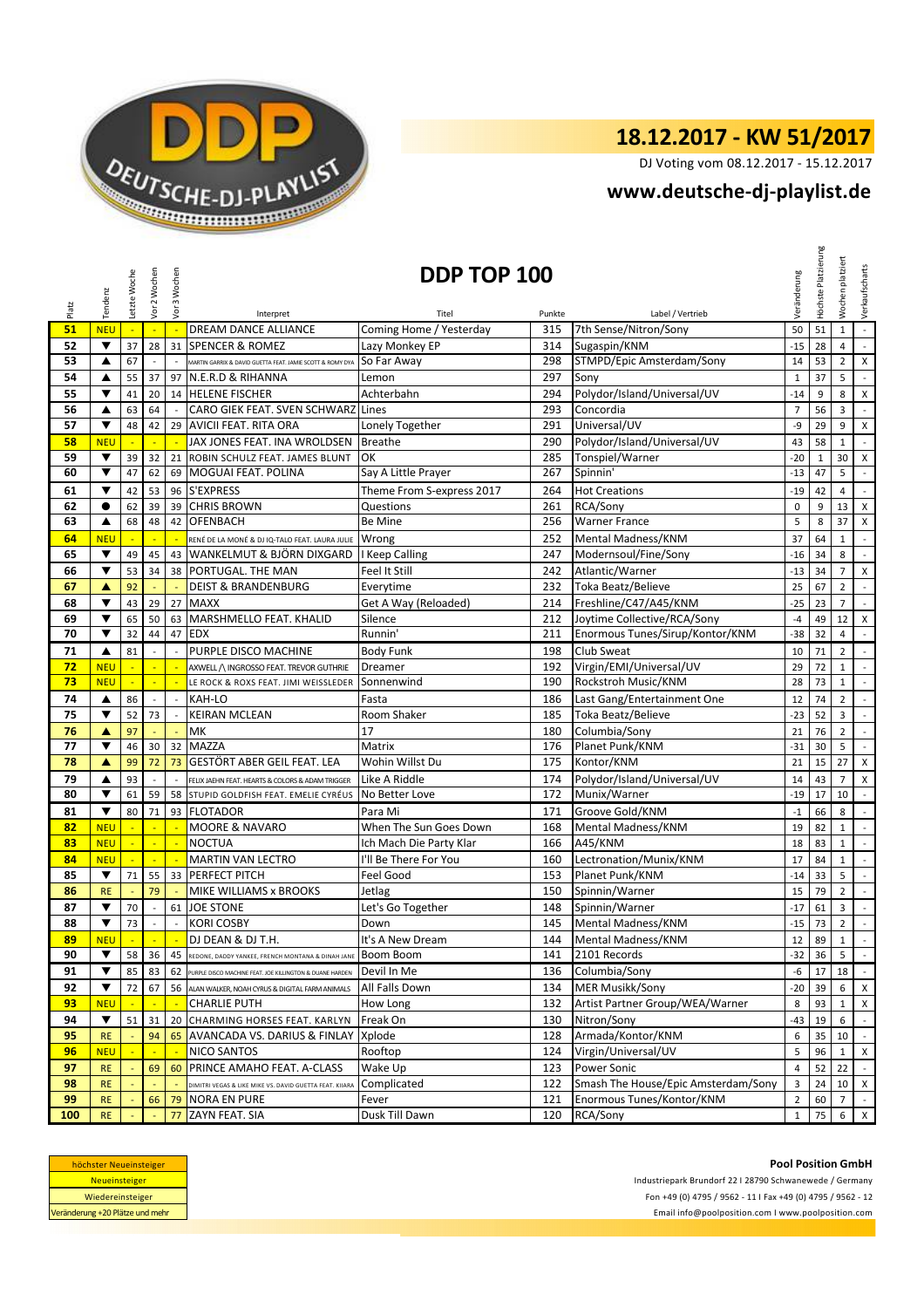

DJ Voting vom 08.12.2017 - 15.12.2017

## **<www.deutsche-dj-playlist.de>**

## **DDP HOT 50**

| DDP HUT 50     |                      |                 |                          |                          |                                                |                                                  |        |                                                                                                                                            |                |                     |                         |
|----------------|----------------------|-----------------|--------------------------|--------------------------|------------------------------------------------|--------------------------------------------------|--------|--------------------------------------------------------------------------------------------------------------------------------------------|----------------|---------------------|-------------------------|
|                |                      |                 |                          |                          |                                                |                                                  |        | Für die DDP HOT 50 werden nur Titel berücksichtigt, die sich bis zum Abschluß der Erhebung nicht in den Verkaufscharts platzieren konnten. |                | Höchste Platzierung | Wochen platziert        |
|                |                      | Letzte Woche    | 2 Wochen                 | 3 Wochen                 |                                                | Die Reihenfolge ergibt sich aus den DDP Top 100. |        |                                                                                                                                            | Veränderung    |                     |                         |
|                |                      |                 |                          |                          |                                                |                                                  |        |                                                                                                                                            |                |                     |                         |
| Platz          | Tendenz              |                 | yor                      | yor                      | Interpret                                      | Titel                                            | Punkte | Label / Vertrieb                                                                                                                           |                |                     |                         |
| $\overline{1}$ |                      | $\mathbf{1}$    | $\overline{\mathbf{3}}$  | 12                       | JENNIFER LOPEZ FEAT. WISIN                     | Amor, Amor, Amor                                 | 3510   | Epic/Sony                                                                                                                                  | 0              | $\mathbf{1}$        | $\overline{4}$          |
| 2              | ▲                    | 4               | 5                        |                          | 14 GESTÖRT ABER GEIL FEAT. BENNE               | Repeat                                           | 2206   | Kontor/KNM                                                                                                                                 | $\overline{2}$ | $\overline{2}$      | 4                       |
| 3              | ▼                    | $\overline{2}$  | $\mathbf{1}$             | 1                        | STEREOACT FEAT. VOYCE                          | So Soll Es Bleiben                               | 2189   | Toka Beatz/Kontor/KNM                                                                                                                      | $-1$           | $\mathbf{1}$        | 11                      |
| 4              | ▼                    | 3               | 2                        |                          | 2 SOUND OF LEGEND                              | Push The Feeling On                              | 1919   | Mental Madness/KNM                                                                                                                         | $-1$           | $\overline{2}$      | 6                       |
| 5              | $\bullet$            | 5               | 13                       | $\sim$                   | <b>ROCKSTROH</b>                               | Kind Sein                                        | 1667   | Rockstroh Music/KNM                                                                                                                        | 0              | 5                   | 3                       |
| 6              | ▲                    | 9               | $\overline{\phantom{a}}$ |                          | DEEP DIVAS & SEXYCOOLS FEAT. BARRETT CRAKE     | Rhythm Of The Night                              | 1642   | Planet Punk/KNM                                                                                                                            | 3              | 6                   | $\overline{2}$          |
| 7              | ▲                    | 15              | 29                       |                          | LA BOUCHE                                      | Sweet Dreams 2017 (Remixes)                      | 1116   | WunderLand                                                                                                                                 | 8              | 7                   | $\mathsf 3$             |
| 8              | ▼                    | 6               | $\overline{4}$           | 4                        | SUNNY MARLEEN FEAT. BLACKBONEZ                 | Out Of Love                                      | 885    | Mental Madness/KNM                                                                                                                         | $-2$           | 4                   | 5                       |
| 9              | ▼                    | 8               | 11                       |                          | 20 DIA PLATTENPUSSYS FEAT. MARTIN VOIGT & LEA  | Für Immer Und Ewig                               | 768    | Pulsive/Pulsive Media/KNM                                                                                                                  | $-1$           | 8                   | 4                       |
| 10             | ▲                    | 11              | 24                       | $\overline{\phantom{a}}$ | <b>RAVE VEGAS</b>                              | My House                                         | 751    | Big Blind/Planet Punk/KNM                                                                                                                  | $1\,$          | 10                  | 3                       |
| 11             | ▼                    | $\overline{7}$  | 9                        |                          | 10 AGADARO                                     | Fantasy Girl 2K17                                | 750    | Mental Madness/KNM                                                                                                                         | $-4$           | $\overline{7}$      | 6                       |
| 12             | <b>NEU</b>           |                 |                          |                          | FLO RIDA FEAT. MALUMA                          | Hola                                             | 638    | Poe Boy/Atlantic/Warner                                                                                                                    | 39             | 12                  | $\mathbf{1}$            |
| 13             | ▼                    | 10              | 14                       | 27                       | <b>GROOVE COVERAGE</b>                         | Wake Up                                          | 635    | Suprime                                                                                                                                    | -3             | 10                  | $\overline{4}$          |
| 14             | ▲                    | 16              | $\overline{a}$           |                          | <b>BLAIKZ FEAT. LUC</b>                        | So Alive                                         | 616    | Mental Madness/KNM                                                                                                                         | $\overline{2}$ | 14                  | $\overline{2}$          |
| 15             | ▼                    | 14              | 19                       |                          | <b>JOHNNY DISCO</b>                            | Tanzen                                           | 614    | Mental Madness/KNM                                                                                                                         | $-1$           | 14                  | $\mathbf{3}$            |
| 16             | ▲                    | 18              | 28                       |                          | <b>RENE RODRIGEZZ</b>                          | Shimmy Shake 2K17                                | 592    | <b>Big Smile</b>                                                                                                                           | $\overline{2}$ | 16                  | 3                       |
| 17             | ▲                    | 28              | 30                       | 23                       | <b>CAMELPHAT &amp; ELDERBROOK</b>              | Cola                                             | 541    | Defected                                                                                                                                   | 11             | 17                  | 8                       |
| 18             | ▲                    | 27              | $\overline{a}$           | $\overline{a}$           | BLONDEE & ROBERTO MOZZA FEAT. LIMA             | Wonderful Life                                   | 538    | Pulsive/Pulsive Media/KNM                                                                                                                  | 9              | 18                  | $\overline{2}$          |
| 19             | <b>NEU</b>           | ÷.              | ÷.                       | ÷.                       | <b>SCOOTER</b>                                 | In Rave We Trust - Amateur Hour                  | 536    | Sheffield Tunes/Kontor/KNM                                                                                                                 | 32             | 19                  | $\mathbf{1}$            |
| 20             | <b>NEU</b>           | $\blacksquare$  | $\blacksquare$           |                          | <b>ROCCO</b>                                   | One, Two, Three (Remixes)                        | 520    | High 5/Planet Punk/KNM                                                                                                                     | 31             | 20                  | $\mathbf{1}$            |
| 21             | <b>NEU</b>           | ÷               | ÷.                       |                          | LIZOT                                          | Do You Right                                     | 502    | Nitron/Sony                                                                                                                                | 30             | 21                  | $\mathbf{1}$            |
| 22             | ▼                    | 12              | 8                        | 3                        | FREISCHWIMMER FEAT. LITTLE CHAOS               | All That She Wants                               | 496    | Dusty Desert/Planet Punk/Nitron/Sony                                                                                                       | $-10$          | $\overline{2}$      | $11\,$                  |
| 23             | <b>NEU</b>           | L.              | $\mathbb{L}$             | ÷,                       | DJ SHOG & ROGER SHAH                           | <b>Without You</b>                               | 490    | 7th Sense                                                                                                                                  | 28             | 23                  | $\mathbf{1}$            |
| 24             | A                    | 49              | ÷.                       |                          | AYLA                                           | Ayla (Ben Nicky & Luke Bond Remix)               | 440    | Magik Muzik/Black Hole Reocrdings                                                                                                          | 25             | 24                  | $\overline{2}$          |
| 25             | ▼                    | 19              | 35                       |                          | ALEX ZIND FEAT. DARNELL THEARTIST              | Girl You Know It's True 2.0                      | 400    | ZZ-Music/SpinnUp/UV                                                                                                                        | -6             | 19                  | $\overline{3}$          |
| 26             | <b>NEU</b>           |                 | ÷,                       |                          | STEVE 80                                       | Meteorite                                        | 392    | High 5/Planet Punk/KNM                                                                                                                     | 25             | 26                  | $\mathbf{1}$            |
| 27             | <b>NEU</b>           |                 | $\blacksquare$           |                          | <b>RIK HARRIS</b>                              | <b>Fireflies</b>                                 | 388    | Kickson/KNM                                                                                                                                | 24             | 27                  | $\mathbf{1}$            |
| 28             | ▼                    | 13              | 6                        | 5                        | CALMANI & GREY FEAT. CHAD CLEMENS              | To The Moon And Back                             | 367    | WePlay/KNM                                                                                                                                 | $-15$          | $\overline{4}$      | $\overline{7}$          |
| 29             | ▼                    | 17              | $\overline{7}$           | 6                        | <b>KLAAS</b>                                   | Cintura                                          | 365    | Planet Punk/KNM                                                                                                                            | $-12$          | 3                   | $\overline{7}$          |
| 30             | ▼                    | 21              | 10                       | 11                       | <b>BOOGIE PIMPS</b>                            | Somebody To Love (Rework)                        | 357    | Tiger/Kontor/KNM                                                                                                                           | -9             | 10                  | $\overline{7}$          |
| 31             | ▼                    | 24              | 23                       |                          | 39 PESHO & DAVE BO FEAT. WILL JAY              | Lemon Tree                                       | 350    | Toka Beatz/Believe                                                                                                                         | $-7$           | 23                  | $\overline{4}$          |
| 32             | ▼                    | 23              | 20                       | 25                       | <b>DAMAE</b>                                   | Illusion                                         | 349    | Miami Records/MORE Music/KNM                                                                                                               | -9             | 20                  | 4                       |
| 33             | <b>NEU</b>           |                 |                          |                          | DREAM DANCE ALLIANCE                           | Coming Home / Yesterday                          | 315    | 7th Sense/Nitron/Sony                                                                                                                      | 18             | 33                  | $\mathbf{1}$            |
| 34             | ▼                    | 22              | 15                       | 15                       | <b>SPENCER &amp; ROMEZ</b>                     | Lazy Monkey EP                                   | 314    | Sugaspin/KNM                                                                                                                               | $-12$          | 15                  | $\overline{4}$          |
| 35             | $\bullet$            | 35              | 22                       |                          | N.E.R.D & RIHANNA                              | Lemon                                            | 297    | Sony                                                                                                                                       | 0              | 22                  | 4                       |
| 36             | ▲                    | 40              | 41                       |                          | CARO GIEK FEAT. SVEN SCHWARZ Lines             |                                                  | 293    | Concordia                                                                                                                                  | 4              | 36                  | 3                       |
| 37             | <b>NEU</b>           |                 |                          |                          | JAX JONES FEAT. INA WROLDSEN                   | <b>Breathe</b>                                   | 290    | Polydor/Island/Universal/UV                                                                                                                | 14             | 37                  | $\mathbf{1}$            |
| 38             | ▼                    | 30              | 39                       | 47                       | MOGUAI FEAT. POLINA                            | Say A Little Prayer                              | 267    | Spinnin'                                                                                                                                   | -8             | 30                  | $\overline{4}$          |
| 39             | ▼                    | 25 <sub>1</sub> | 32                       |                          | S'EXPRESS                                      | Theme From S-express 2017                        | 264    | <b>Hot Creations</b>                                                                                                                       |                | -14 25 3            |                         |
| 40             | <b>NEU</b>           |                 |                          |                          | RENÉ DE LA MONÉ & DJ IQ-TALO FEAT. LAURA JULIE | Wrong                                            | 252    | Mental Madness/KNM                                                                                                                         | 11             | 40                  | 1                       |
| 41             | $\blacktriangledown$ | 31              | 27                       |                          | 24 WANKELMUT & BJÖRN DIXGARD                   | I Keep Calling                                   | 247    | Modernsoul/Fine/Sony                                                                                                                       | $-10$          | 17                  | 8                       |
| 42             | <b>NEU</b>           |                 |                          |                          | <b>DEIST &amp; BRANDENBURG</b>                 | Everytime                                        | 232    | Toka Beatz/Believe                                                                                                                         | 9              | 42                  | $\mathbf{1}$            |
| 43             | ▼                    | 26              |                          | 16 13                    | <b>MAXX</b>                                    | Get A Way (Reloaded)                             | 214    | Freshline/C47/A45/KNM                                                                                                                      | $-17$          | 12                  | $\overline{7}$          |
| 44             | ▼                    | 20              |                          |                          | 26 28 EDX                                      | Runnin'                                          | 211    | Enormous Tunes/Sirup/Kontor/KNM                                                                                                            | $-24$          | 20                  | $\overline{4}$          |
| 45             | <b>NEU</b>           |                 |                          |                          | PURPLE DISCO MACHINE                           | <b>Body Funk</b>                                 | 198    | Club Sweat                                                                                                                                 | 6              | 45                  | 1                       |
| 46             | <b>NEU</b>           |                 |                          |                          | AXWELL / INGROSSO FEAT. TREVOR GUTHRIE         | Dreamer                                          | 192    | Virgin/EMI/Universal/UV                                                                                                                    | 5              | 46                  | 1                       |
| 47             | <b>NEU</b>           |                 | ÷                        |                          | LE ROCK & ROXS FEAT. JIMI WEISSLEDER           | Sonnenwind                                       | 190    | Rockstroh Music/KNM                                                                                                                        | $\overline{4}$ | 47                  |                         |
| 48             | <b>NEU</b>           |                 | $\mathbb{L}$             |                          | KAH-LO                                         | Fasta                                            | 186    | Last Gang/Entertainment One                                                                                                                | 3              | 48                  | 1                       |
| 49             | ▼                    | 33              | 48                       |                          | <b>KEIRAN MCLEAN</b>                           | Room Shaker                                      | 185    | Toka Beatz/Believe                                                                                                                         | -16            | 33                  | $\overline{\mathbf{3}}$ |
| 50             | <b>NEU</b>           |                 |                          |                          | МK                                             | 17                                               | 180    | Columbia/Sony                                                                                                                              | $\mathbf{1}$   | 50                  | $\vert$ 1               |

| höchster Neueinsteiger          |  |  |  |  |  |
|---------------------------------|--|--|--|--|--|
| <b>Neueinsteiger</b>            |  |  |  |  |  |
| Wiedereinsteiger                |  |  |  |  |  |
| Veränderung +20 Plätze und mehr |  |  |  |  |  |

<Email info@poolposition.com I www.poolposition.com> Industriepark Brundorf 22 I 28790 Schwanewede / Germany Fon +49 (0) 4795 / 9562 - 11 I Fax +49 (0) 4795 / 9562 - 12

#### **Pool Position GmbH**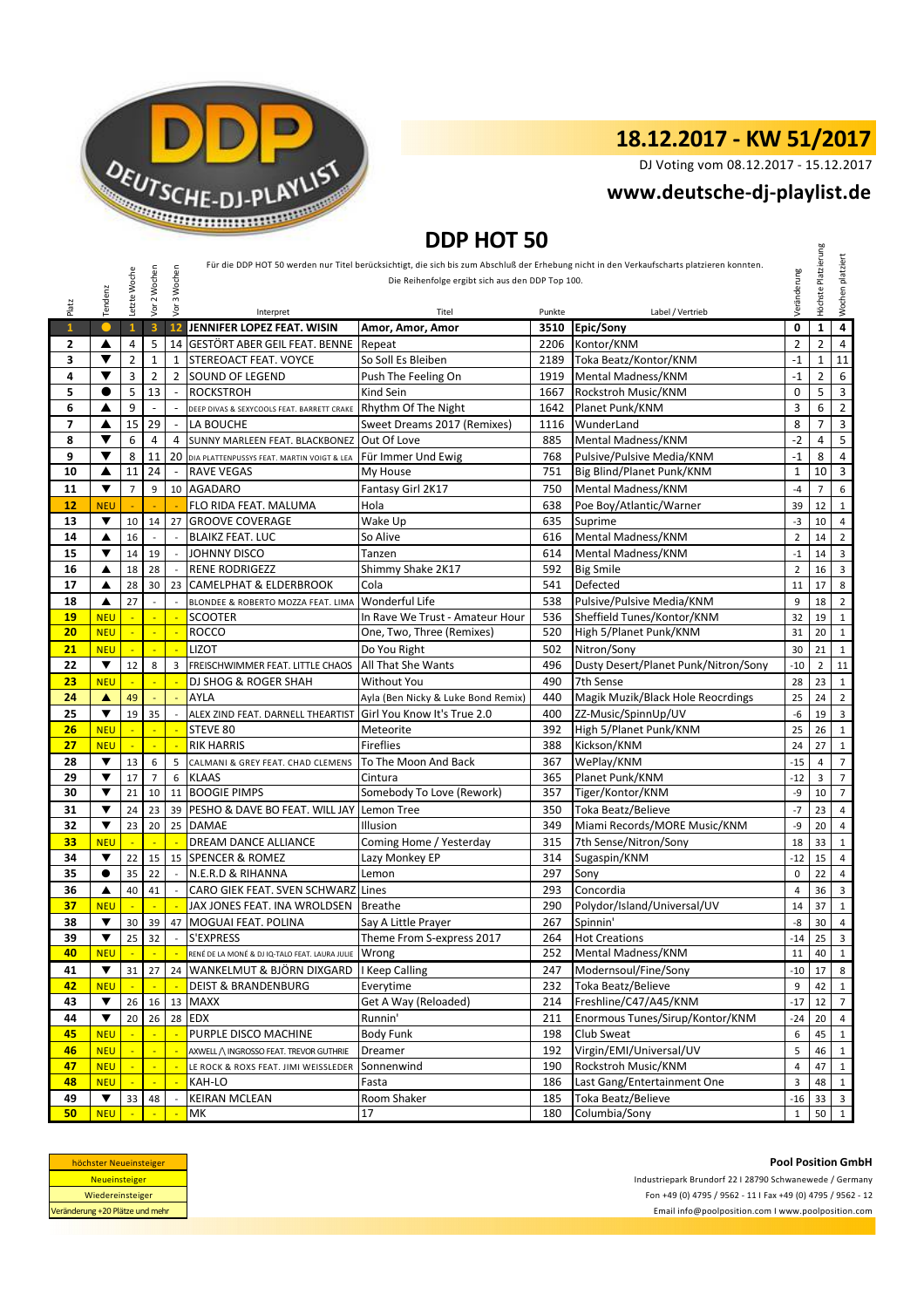

DJ Voting vom 08.12.2017 - 15.12.2017

### **<www.deutsche-dj-playlist.de>**

## **DDP REGIONAL CHARTS**

|       |                | Hamburg, Bremen, Schleswig-Holstein, Niedersachsen        |                           |                | Nordrhein-Westfalen |                                                           |                       |  |  |  |
|-------|----------------|-----------------------------------------------------------|---------------------------|----------------|---------------------|-----------------------------------------------------------|-----------------------|--|--|--|
| Platz | Platz          | Interpret                                                 | Titel                     | Platz          | Platz               | Interpret                                                 | Titel                 |  |  |  |
|       | <b>Top 100</b> |                                                           |                           |                | <b>Top 100</b>      |                                                           |                       |  |  |  |
| 1     | 1              | JENNIFER LOPEZ FEAT. WISIN                                | Amor, Amor, Amor          | 1              |                     | JENNIFER LOPEZ FEAT. WISIN                                | Amor, Amor, Amor      |  |  |  |
| 2     | $\overline{2}$ | J BALVIN & WILLY WILLIAM                                  | Mi Gente                  | $\overline{2}$ | 7                   | SOUND OF LEGEND                                           | Push The Feeling On   |  |  |  |
| 3     | 10             | DEEP DIVAS & SEXYCOOLS FEAT. BARRETT CRAKE                | Rhythm Of The Night       | 3              | 5                   | STEREOACT FEAT. VOYCE                                     | So Soll Es Bleiben    |  |  |  |
| 4     | Δ              | GESTÖRT ABER GEIL FEAT. BENNE Repeat                      |                           | 4              | 8                   | <b>ROCKSTROH</b>                                          | Kind Sein             |  |  |  |
| 5     | 5              | STEREOACT FEAT. VOYCE                                     | So Soll Es Bleiben        | 5              | 4                   | GESTÖRT ABER GEIL FEAT. BENNE                             | Repeat                |  |  |  |
| 6     | 7              | SOUND OF LEGEND                                           | Push The Feeling On       | 6              | $\mathcal{P}$       | J BALVIN & WILLY WILLIAM                                  | Mi Gente              |  |  |  |
| 7     | 3              | AXWELL /\ INGROSSO                                        | More Than You Know        | 7              | 10                  | DEEP DIVAS & SEXYCOOLS FEAT. BARRETT CRAKE                | Rhythm Of The Night   |  |  |  |
| 8     | 6              | CAMILA CABELLO FEAT. YOUNG THUG                           | Havana                    | 8              | 14                  | LA BOUCHE                                                 | Sweet Dreams 2017 (   |  |  |  |
| 9     | 9              | AVICII FEAT. SANDRO CAVAZZA                               | Without You               | 9              | 38                  | <b>DJ SHOG &amp; ROGER SHAH</b>                           | Without You           |  |  |  |
| 10    | 13             | ROBIN SCHULZ & HUGEL                                      | <b>Believe I'm Fine</b>   | 10             | 3                   | AXWELL /\ INGROSSO                                        | More Than You Know    |  |  |  |
| 11    | 11             | LOST FREQUENCIES & ZONDERLING                             | Crazy                     | 11             | 6                   | CAMILA CABELLO FEAT. YOUNG THUG                           | Havana                |  |  |  |
| 12    | 16             | KAY ONE FEAT. PIETRO LOMBARDI                             | Senorita                  | 12             | 12                  | OFENBACH VS. NICK WATERHOUSE                              | Katchi                |  |  |  |
| 13    | 22             | <b>RAVE VEGAS</b>                                         | My House                  | 13             | 32                  | <b>SCOOTER</b>                                            | In Rave We Trust - Am |  |  |  |
| 14    | 17             | <b>BAUSA</b>                                              | Was Du Liebe Nennst       | 14             | 11                  | <b>LOST FREQUENCIES &amp; ZONDERLING</b>                  | Crazy                 |  |  |  |
| 15    | 34             | <b>ROCCO</b>                                              | One, Two, Three (Remixes) | 15             | 25                  | FLO RIDA FEAT. MALUMA                                     | Hola                  |  |  |  |
| 16    | 12             | OFENBACH VS. NICK WATERHOUSE                              | Katchi                    | 16             | 30                  | <b>CAMELPHAT &amp; ELDERBROOK</b>                         | Cola                  |  |  |  |
| 17    | 8              | <b>ROCKSTROH</b>                                          | Kind Sein                 | 17             | 13                  | <b>ROBIN SCHULZ &amp; HUGEL</b>                           | Believe I'm Fine      |  |  |  |
| 18    | 31             | BLONDEE & ROBERTO MOZZA FEAT. LIMA                        | Wonderful Life            | 18             | 15                  | DAVID GUETTA & AFROJACK FEAT, CHARLI XCX & FRENCH MONTANA | Dirty Sexy Money      |  |  |  |
| 19    | 15             | DAVID GUETTA & AFROJACK FEAT. CHARLI XCX & FRENCH MONTANA | Dirty Sexy Money          | 19             | 33                  | <b>ED SHEERAN</b>                                         | Perfect               |  |  |  |
| 20    | 42             | STEVE 80                                                  | Meteorite                 | 20             | 9                   | AVICII FEAT. SANDRO CAVAZZA                               | Without You           |  |  |  |

|                |                | Hamburg, Bremen, Schleswig-Holstein, Niedersachsen        |                           |       | Nordrhein-Westfalen |                                                           |                                 |  |  |  |
|----------------|----------------|-----------------------------------------------------------|---------------------------|-------|---------------------|-----------------------------------------------------------|---------------------------------|--|--|--|
| latz           | Platz          | Interpret                                                 | Titel                     | Platz | Platz               | Interpret                                                 | <b>Titel</b>                    |  |  |  |
|                | <b>Top 100</b> |                                                           |                           |       | <b>Top 100</b>      |                                                           |                                 |  |  |  |
| 1              | 1              | JENNIFER LOPEZ FEAT. WISIN                                | Amor, Amor, Amor          | 1     |                     | JENNIFER LOPEZ FEAT. WISIN                                | Amor, Amor, Amor                |  |  |  |
| 2              | $\overline{2}$ | J BALVIN & WILLY WILLIAM                                  | Mi Gente                  | 2     |                     | SOUND OF LEGEND                                           | Push The Feeling On             |  |  |  |
| 3              | 10             | DEEP DIVAS & SEXYCOOLS FEAT. BARRETT CRAKE                | Rhythm Of The Night       | 3     |                     | STEREOACT FEAT. VOYCE                                     | So Soll Es Bleiben              |  |  |  |
| 4              | 4              | GESTÖRT ABER GEIL FEAT. BENNE Repeat                      |                           | 4     | 8                   | <b>ROCKSTROH</b>                                          | Kind Sein                       |  |  |  |
| 5              | 5.             | <b>ISTEREOACT FEAT. VOYCE</b>                             | So Soll Es Bleiben        | 5     | 4                   | GESTÖRT ABER GEIL FEAT. BENNE Repeat                      |                                 |  |  |  |
| 6              | 7              | <b>SOUND OF LEGEND</b>                                    | Push The Feeling On       | 6     | $\mathcal{P}$       | <b>J BALVIN &amp; WILLY WILLIAM</b>                       | Mi Gente                        |  |  |  |
| $\overline{7}$ | 3              | AXWELL /\ INGROSSO                                        | More Than You Know        | 7     | 10                  | DEEP DIVAS & SEXYCOOLS FEAT. BARRETT CRAKE                | Rhythm Of The Night             |  |  |  |
| 8              | 6              | CAMILA CABELLO FEAT. YOUNG THUG                           | Havana                    | 8     | 14                  | LA BOUCHE                                                 | Sweet Dreams 2017 (Remixes)     |  |  |  |
| 9              | 9              | AVICII FEAT. SANDRO CAVAZZA                               | <b>Without You</b>        | 9     | 38                  | <b>DJ SHOG &amp; ROGER SHAH</b>                           | <b>Without You</b>              |  |  |  |
| 10             | 13             | <b>ROBIN SCHULZ &amp; HUGEL</b>                           | Believe I'm Fine          | 10    | 3                   | AXWELL / INGROSSO                                         | More Than You Know              |  |  |  |
| 11             | 11             | LOST FREQUENCIES & ZONDERLING                             | Crazy                     | 11    | 6                   | CAMILA CABELLO FEAT. YOUNG THUG                           | Havana                          |  |  |  |
| 12             | 16             | <b>KAY ONE FEAT. PIETRO LOMBARDI</b>                      | Senorita                  | 12    | 12                  | OFENBACH VS. NICK WATERHOUSE                              | Katchi                          |  |  |  |
| 13             | 22             | <b>RAVE VEGAS</b>                                         | My House                  | 13    | 32                  | <b>SCOOTER</b>                                            | In Rave We Trust - Amateur Hour |  |  |  |
| 14             | 17             | <b>BAUSA</b>                                              | Was Du Liebe Nennst       | 14    | 11                  | LOST FREQUENCIES & ZONDERLING                             | Crazy                           |  |  |  |
| 15             | 34             | <b>ROCCO</b>                                              | One, Two, Three (Remixes) | 15    | 25                  | FLO RIDA FEAT. MALUMA                                     | Hola                            |  |  |  |
| 16             | 12             | <b>OFENBACH VS. NICK WATERHOUSE</b>                       | Katchi                    | 16    | 30                  | <b>CAMELPHAT &amp; ELDERBROOK</b>                         | Cola                            |  |  |  |
| 17             | 8              | <b>ROCKSTROH</b>                                          | Kind Sein                 | 17    | 13                  | ROBIN SCHULZ & HUGEL                                      | I Believe I'm Fine              |  |  |  |
| 18             | 31             | BLONDEE & ROBERTO MOZZA FEAT. LIMA                        | <b>Wonderful Life</b>     | 18    | 15                  | DAVID GUETTA & AFROJACK FEAT, CHARLI XCX & FRENCH MONTANA | Dirty Sexy Money                |  |  |  |
| 19             | 15             | DAVID GUETTA & AFROJACK FEAT, CHARLI XCX & FRENCH MONTANA | Dirty Sexy Money          | 19    | 33                  | <b>ED SHEERAN</b>                                         | Perfect                         |  |  |  |
| 20             | 42             | STEVE 80                                                  | Meteorite                 | 20    | 9                   | AVICII FEAT. SANDRO CAVAZZA                               | <b>Without You</b>              |  |  |  |

|       |                | Hessen, Rheinland-Pfalz, Saarland, Baden-Württemberg      |                             |
|-------|----------------|-----------------------------------------------------------|-----------------------------|
| Platz | Platz          | Interpret                                                 | Titel                       |
|       | <b>Top 100</b> |                                                           |                             |
| 1     | 1              | JENNIFER LOPEZ FEAT, WISIN                                | Amor, Amor, Amor            |
| 2     | 3              | AXWELL /\ INGROSSO                                        | More Than You Know          |
| 3     | 5              | STEREOACT FEAT, VOYCE                                     | So Soll Es Bleiben          |
| 4     | $\overline{2}$ | <b>J BALVIN &amp; WILLY WILLIAM</b>                       | Mi Gente                    |
| 5     | $\overline{7}$ | <b>SOUND OF LEGEND</b>                                    | Push The Feeling On         |
| 6     | 4              | GESTÖRT ABER GEIL FEAT. BENNE                             | Repeat                      |
| 7     | 8              | <b>ROCKSTROH</b>                                          | Kind Sein                   |
| 8     | 9              | AVICII FEAT. SANDRO CAVAZZA                               | Without You                 |
| 9     | 6              | CAMILA CABELLO FEAT. YOUNG THUG                           | Havana                      |
| 10    | 13             | <b>ROBIN SCHULZ &amp; HUGEL</b>                           | I Believe I'm Fine          |
| 11    | 15             | DAVID GUETTA & AFROJACK FEAT, CHARLI XCX & FRENCH MONTANA | Dirty Sexy Money            |
| 12    | 10             | DEEP DIVAS & SEXYCOOLS FEAT. BARRETT CRAKE                | Rhythm Of The Night         |
| 13    | 11             | LOST FREQUENCIES & ZONDERLING                             | Crazy                       |
| 14    | 18             | SUNNY MARLEEN FEAT. BLACKBONEZ                            | Out Of Love                 |
| 15    | 12             | OFENBACH VS. NICK WATERHOUSE                              | Katchi                      |
| 16    | 23             | <b>AGADARO</b>                                            | Fantasy Girl 2K17           |
| 17    | 16             | KAY ONE FEAT. PIETRO LOMBARDI                             | Senorita                    |
| 18    | 19             | LUIS FONSI & DEMI LOVATO                                  | Échame La Culpa             |
| 19    | 22             | <b>RAVE VEGAS</b>                                         | My House                    |
| 20    | 14             | LA BOUCHE                                                 | Sweet Dreams 2017 (Remixes) |

#### **Pool Position GmbH**

Industriepark Brundorf 22 I 28790 Schwanewede / Germany Fon +49 (0) 4795 / 9562 - 11 I Fax +49 (0) 4795 / 9562 - 12 <Email info@poolposition.com I www.poolposition.com>